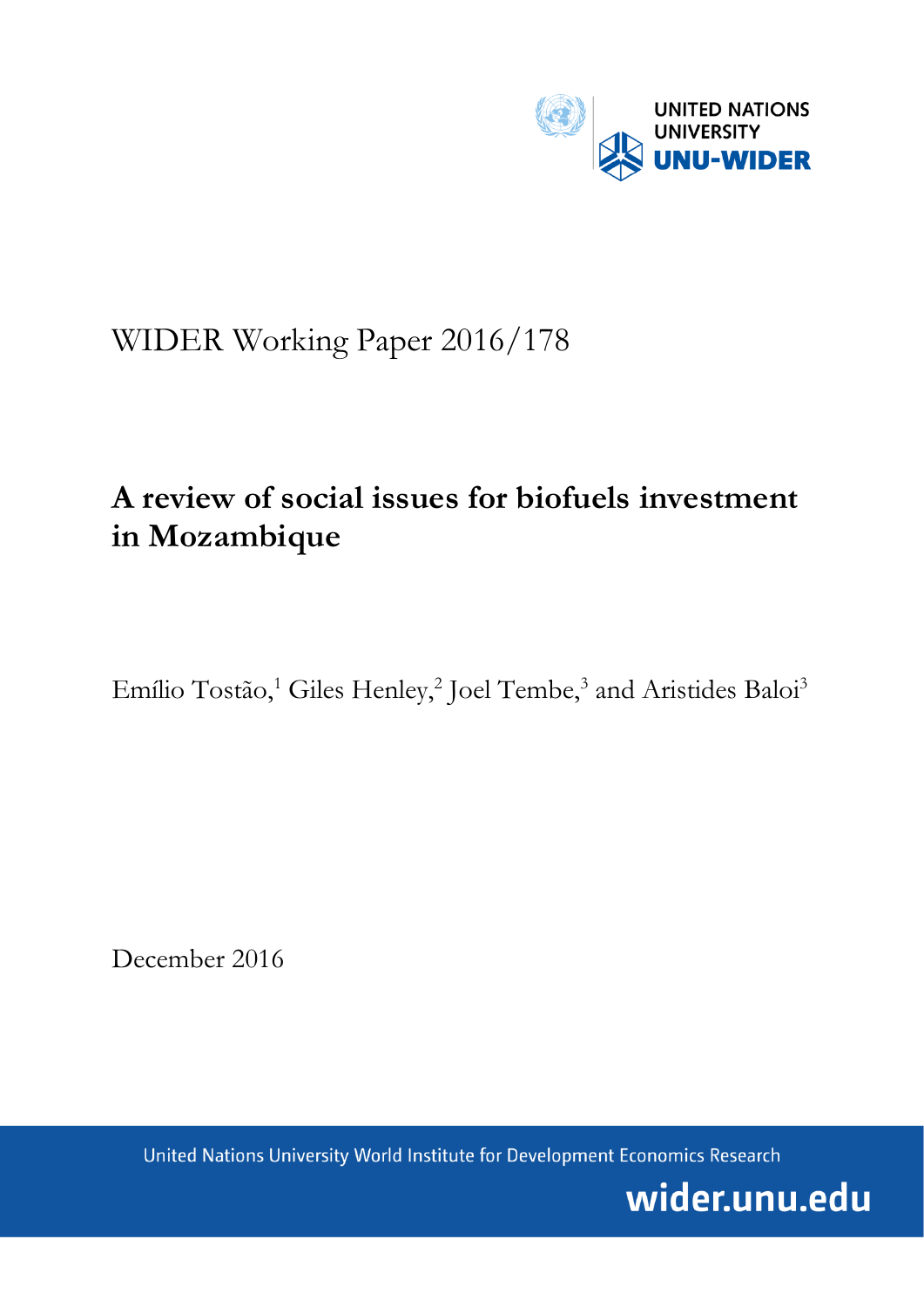**Abstract:** This study discusses the potential for expanding cultivation of biofuel feedstock in Mozambique from several angles. Taking the case of sugarcane, it explores the potential to expand production, through exploring both biophysical factors and patterns of existing investment. We review recent literature on trends in land allocation and practices of resettlement in Mozambique to highlight opportunities and constraints that current plans for biofuel production should consider. While resource availability suggest opportunities exist to expand cultivation, minimizing social risks when doing so depends on the processes followed to transfer land from existing users, and compensation in the short and long term.

**Keywords:** biofuels, Mozambique, sugarcane **JEL classification:** 013, Q10

**Acknowledgements:** We are grateful for inputs from Channing Arndt and colleagues working on the Biofuels component of UNU-WIDER's 'Regional growth and development in Southern Africa' project. All errors and omissions are our own.

Information and requests: publications@wider.unu.edu

ISSN 1798-7237 ISBN 978-92-9256-222-9

Typescript prepared by Sophie Richmond.

The Institute is funded through income from an endowment fund with additional contributions to its work programme from Denmark, Finland, Sweden, and the United Kingdom.

Katajanokanlaituri 6 B, 00160 Helsinki, Finland

<sup>1</sup> Centro de Estudos de Políticas e Programas Agroalimentares (CEPPAG), Universidade Eduardo Mondlane, Maputo, Mozambique; 2 Overseas Development Institute, London, UK, corresponding author: [g.henley@odi.org.uk;](mailto:g.henley@odi.org.uk) 3 Universidade Eduardo Mondlane, Maputo, Mozambique.

This study has been prepared within the UNU-WIDER project on '[Inclusive growth in Mozambique](https://www.wider.unu.edu/node/461)—scaling up research and [capacity](https://www.wider.unu.edu/node/461)'.

Copyright © UNU-WIDER 2016

The United Nations University World Institute for Development Economics Research provides economic analysis and policy advice with the aim of promoting sustainable and equitable development. The Institute began operations in 1985 in Helsinki, Finland, as the first research and training centre of the United Nations University. Today it is a unique blend of think tank, research institute, and UN agency – providing a range of services from policy advice to governments as well as freely available original research.

The views expressed in this paper are those of the author(s), and do not necessarily reflect the views of the Institute or the United Nations University, nor the programme/project donors.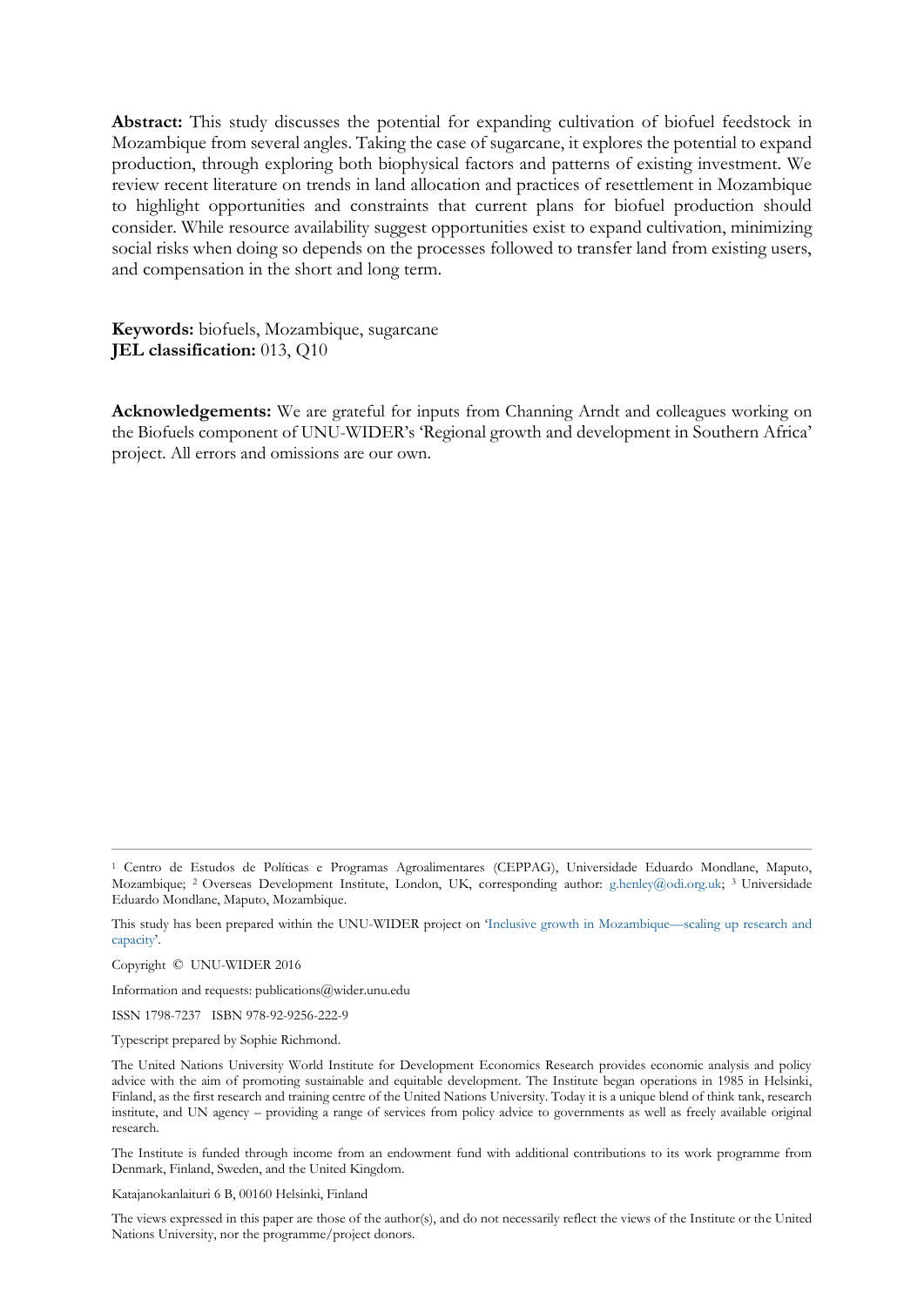# **1 Introduction**

# **1.1 Motivation**

The motivation of this study is to explore the potential for Mozambique to ramp up its production of biofuel feedstocks to fuel a domestic and regional market. The latter is discussed elsewhere in this series.

The first aim is to provide an overview of what areas of the country are suitable for the cultivation of sugarcane, which is already a well-established and important crop in Mozambique and would be the crop of choice for a future biofuels industry in Mozambique. We do this by analysing recent information on biophysical characteristics of different parts of the country to identify areas of high, medium, and low suitability.

The second aim of the paper is to qualify the biophysical approach through supplementary analysis of social constraints associated with expansion of agriculture investments. While the biophysical mapping approach can provide important information on area and location for prioritization, it reveals little about the social opportunities and constraints to putting land under sugarcane. While at least one previous land-use mapping study (van der Hilst and Faaij 2012) has incorporated social issues into calculations of available land by excluding areas that may be subject to existing claims, there is a need to update understanding with discussion of what constitutes land availability.

# **2 Methodology**

There have been several previous exercises that aimed to establish suitable areas for biofuels production. A land-use study was carried out by the government of Mozambique (IIAM and DNTF 2008), which, while providing some information, has been criticized for its use of outdated rainfall data and the fact that the scale was too large to be useful. A study by Schut et al. (2010) also looked at social and economic factors, but discussed these in terms of population density, literacy, enrolment in education, access to improved inputs, and agronomic advice. The most comprehensive study (van der Hilst et al. 2012) identified areas suitable for biofuel investments through looking at a wide range of factors, including costs derived from transport. This also excluded areas for which there were existing land claims from specific groups, including farmers, pastoralists, communities, and investors. However, no more recent studies have been carried out since data on the land rush emerged, and none have integrated discussion on the social impacts of investment, for which there is now new data.

To shed some light on these issues, we review recent evidence on the establishment of large farms from several types of literature and data sources. This includes recent surveys of large farms, including current land use, and the processes that have been used to establish them. We also review recent literature on approaches to and experiences of integrating neighbouring communities and resettling households as part of transferring land to large farms in order to shed light on the social opportunities and constraints.

# **2.1 Identification of suitable land for sugarcane**

To identify areas with suitable agro-ecological characteristics, we overlaid biophysical data using mapping software. We used ArcGIS 20.2.1 for mapping and combination of factors, and Microsoft Excel to generate a pairwise comparison matrix of factors. The data used includes: (1) data on precipitation and temperature from 2005 to 2009 from the National Institute of Meteorology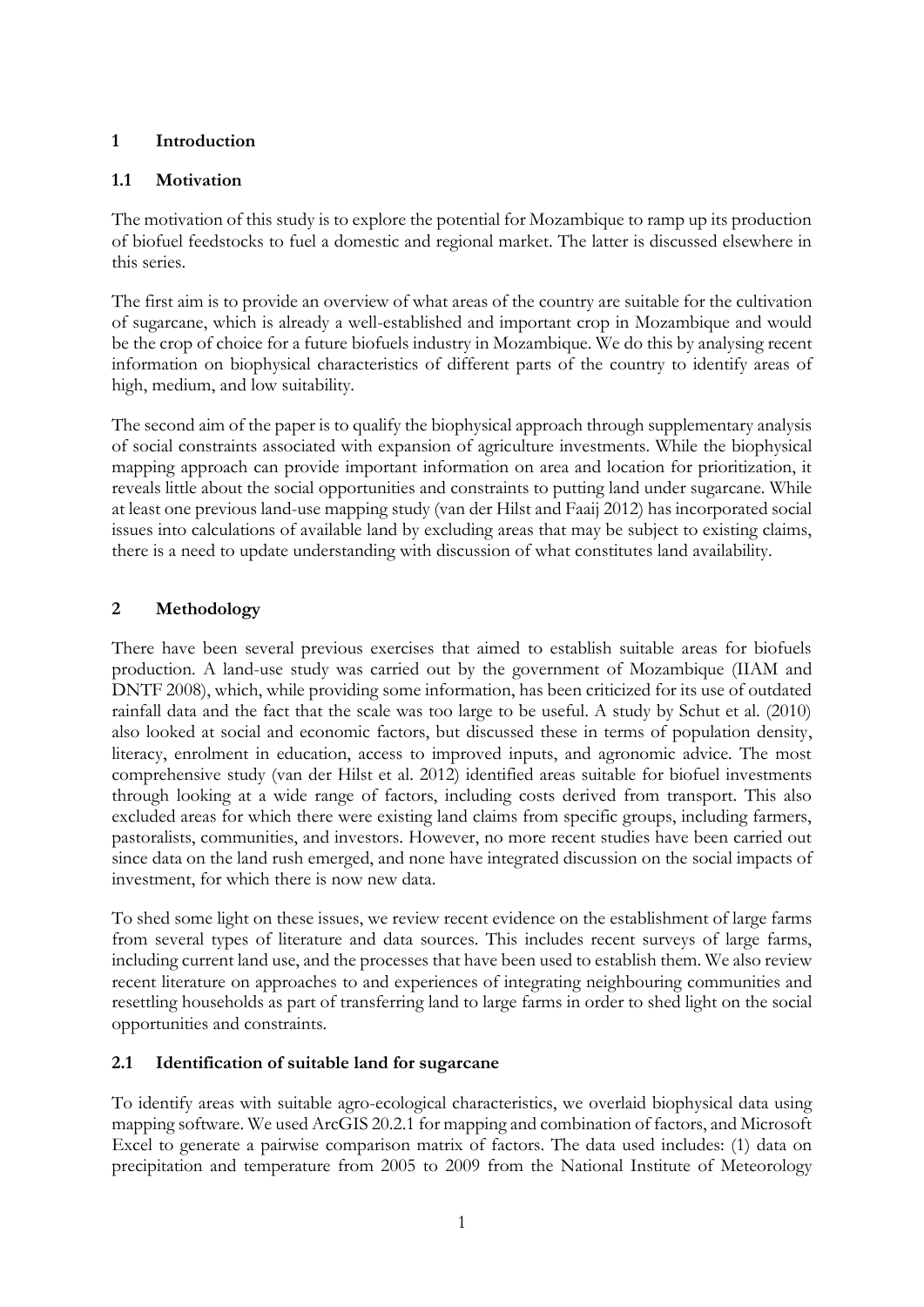(INAM); (2) data from ASTER (Advanced Space-borne Thermal Emission and Reflection Radiometer) from 2011, with an adequate resolution to produce a slope map and identify sites with flatter slopes and steep slopes, since this influences the velocity of water flow; (3) soil data, to identify soils with low, medium, and higher permeability, as soil permeability may influence sugarcane production; (4) apart from data on land use (from CENACARTA), $^1$  multi-criteria analyses (data combination) were developed in SIG environment ArcGIS software with Arc Map extension via cartographic algebra, to simplify the treatment and crossing data. We then discuss social constraints on investment by looking at processes of previous investment and delimitation of community land.

In addition, we carried out a review of legislation, recent policies, and recent literature on biofuels. Documents reviewed included policies, regulations and policy studies such as:

- biofuel strategy and policy
- renewable energy strategy
- environmental impact assessment regulation
- resettlement regulation.

Finally, we carried out key informant interviews with stakeholders in the districts of Manhiça, Magude, Chokwé, and Massingir.

# **2.2 Methodol**o**gical issues**

Publicly available data on Direito de Uso e Aproveitamento dos Terras (DUATs) that have been awarded is incomplete. A recent exercise to compile information on DUATs (Di Matteo and Schoneveld 2016) between 2008 and 2012 was only able to obtain full and reliable information on 32 per cent (159) of investments in the agriculture sector. This was achieved by pulling together information from national and provincial offices; most of the latter were not willing to provide data on DUATs.

# **3 Background**

# **3.1 The rural sector in Mozambique**

### *Rural sector performance*

Although around 80 per cent of Mozambique's population works in agriculture, the sector performs poorly and accounts for around 20 per cent of gross domestic product (GDP) and is a major reason why poverty rates continue to be high (Arndt et al. 2012). Mozambique has 80 million hectares (ha) of land, of which 36 million ha (or 45 per cent) is arable; 5.8 million ha is estimated to be under cultivation, and a further 9.2 million ha is used for livestock production. Of the area under cultivation, 5.5 million ha, or 95 per cent of the total area, is cultivated by smallholders with between 0.1 and 1 ha of land, who make up 99.8 per cent of all farms in Mozambique.

Despite years of intervention by government and development partners in the sector, there has been little progress in improving levels of productivity of most crops smallholder farmers cultivate

-

<sup>1</sup> See[: http://www.cenacarta.com/](http://www.cenacarta.com/)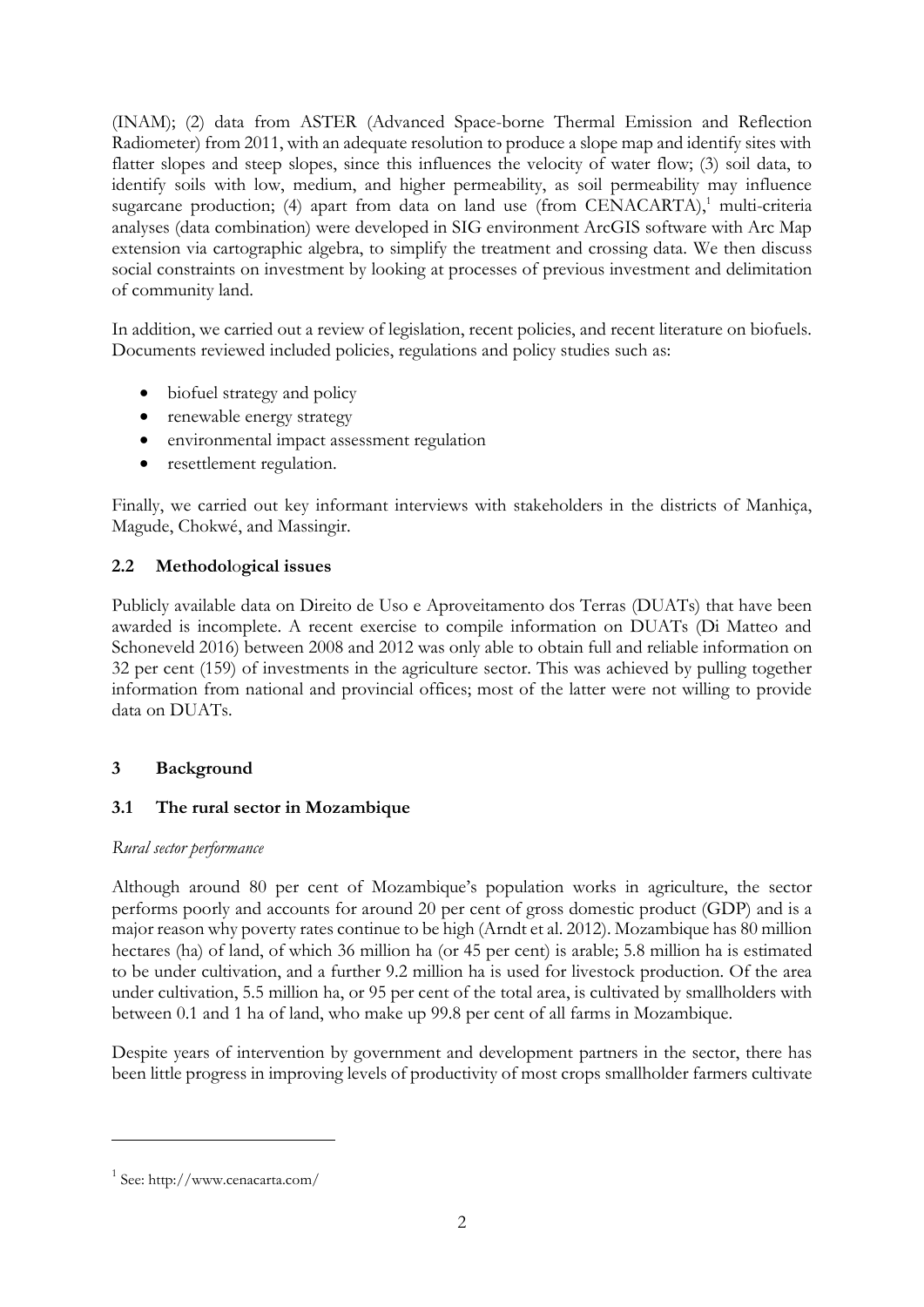(Figure 1), in part because access to input and output markets have not improved (Inquérito Agrícola Integrado [IAI] data reported in Deininger and Xia 2016).



Figure 1: Yields for major agriculture crops in Mozambique (2002–14)

Source: Authors' compilation based on IAI data reported in Deininger and Xia (2016).

Opportunities in the rural off-farm sector also remain limited, with households participating in formal and informal sales of goods from household industries, quarrying and construction, and other extractive activities such as fishing (especially for women).<sup>2</sup>

## **Food insecurity**

Food insecurity and malnutrition remain high in much of rural Mozambique. Indicators suggesting malnutrition is high and has severe implications for public health, including: (1) a mortality rate of 87 under-5-year-olds per 1,000 live births, affecting their mental, physical, and cognitive potential; (2) small stature, low physical productivity capacity, which affects most international commitments intended to bring about socioeconomic development in the country (Government of Mozambique 2010).

Data on malnutrition in Mozambique show that over 50 per cent of the population suffer from the effects of chronic malnutrition. This is higher in rural areas at 50 per cent. Although chronic malnutrition of under-5-year-olds decreased from 48 per cent in 2003, it remains high at around 43 per cent in 2011 (UNICEF 2016). Over 40 per cent of people are stunted and provinces with higher levels (>50 per cent) include Cabo Delgado and Nampula, while Zambezia, Niassa, and Tete have an intermediate rate of (>45 per cent). Three provinces have a lower rate (<45 per cent) including Inhambane, Maputo, and Gaza.

At the time of research (mid-2016), almost all districts in southern Mozambique faced food insecurity due to a prolonged drought that has affected the country for last two years. Most farmers rely on rain-fed farming and are unable to produce enough food. In the areas visited, most of silos are empty and farmers do not have reserves of cereals and rely on plants and crops usually fed to ruminants to complement their diets.

-

<sup>2</sup> Field interviews in Massingir.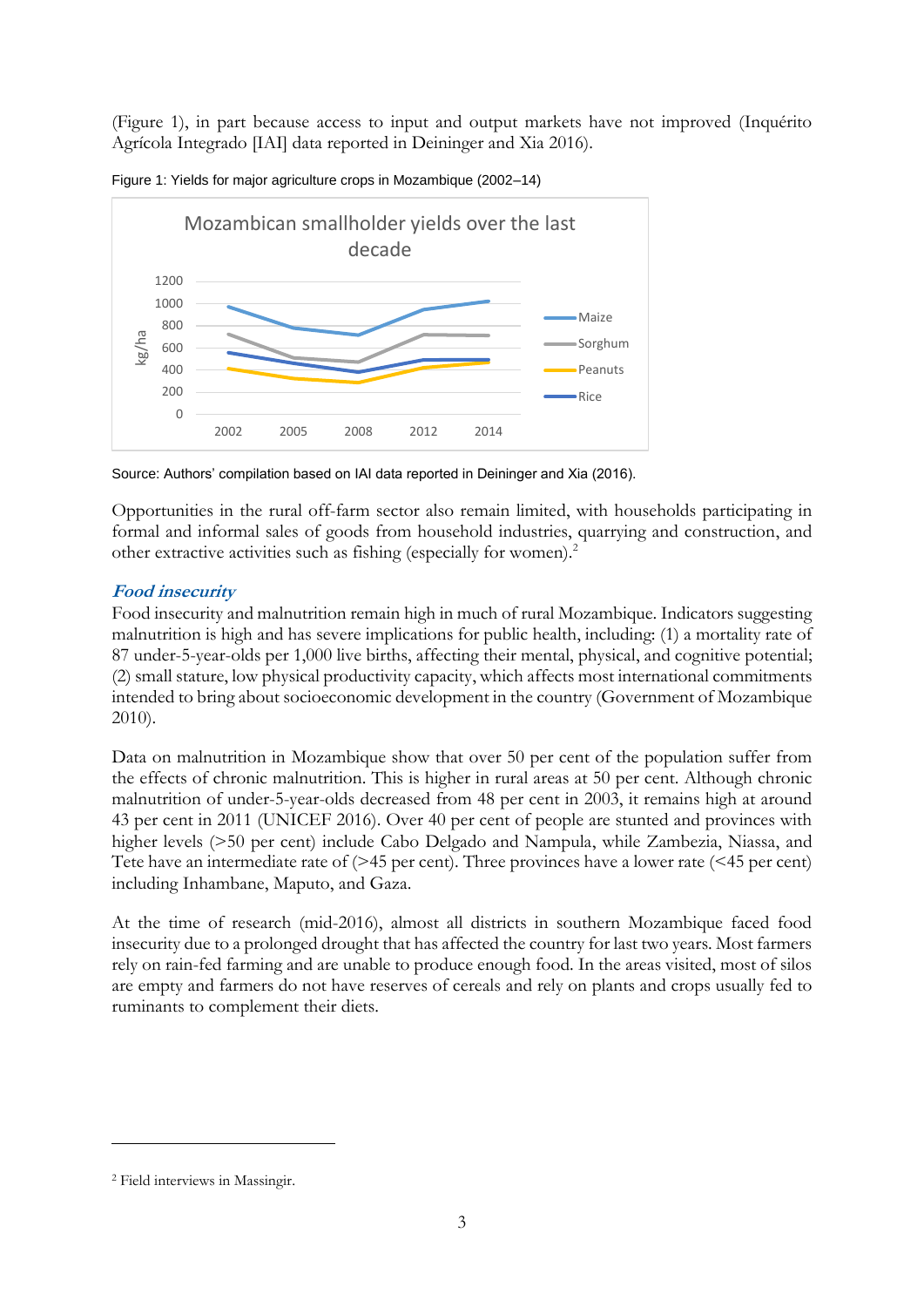#### *Agriculture and rural land use*

The total area of land controlled by smallholders cultivating less than 10 ha by far exceeds landholding by other categories of farmers (Figure 2).



#### Figure 2: Breakdowns of total landholding area and cultivated area by farm size (2012)

Source: IAI survey (2012) as reported in Deininger and Xia (2016).

In terms of crops under cultivation, smallholders with less than 10 ha predominantly grow maize, with average yields that are among the lowest in Africa (Deininger and Xia 2016), and with small areas planted to other crops, including pulses, cassava, and rice. Larger farmers grow less maize and pulses and more other (commercial) crops. Sugarcane is predominantly grown on farms larger than 1,000 ha and especially more than 5,000 ha (Figure 3).



Figure 3: Cultivation of crops by different size of farm-holding

Source: IAI survey (2012) as reported in Deininger and Xia (2016).

However, the small number of large farms cover a relatively large proportion of land, much of which is fallow. Figures 1 and 2 show that although farms larger than 5,000 ha account for around 4 per cent of total farmland area, they only account for 1 per cent of the land under cultivation.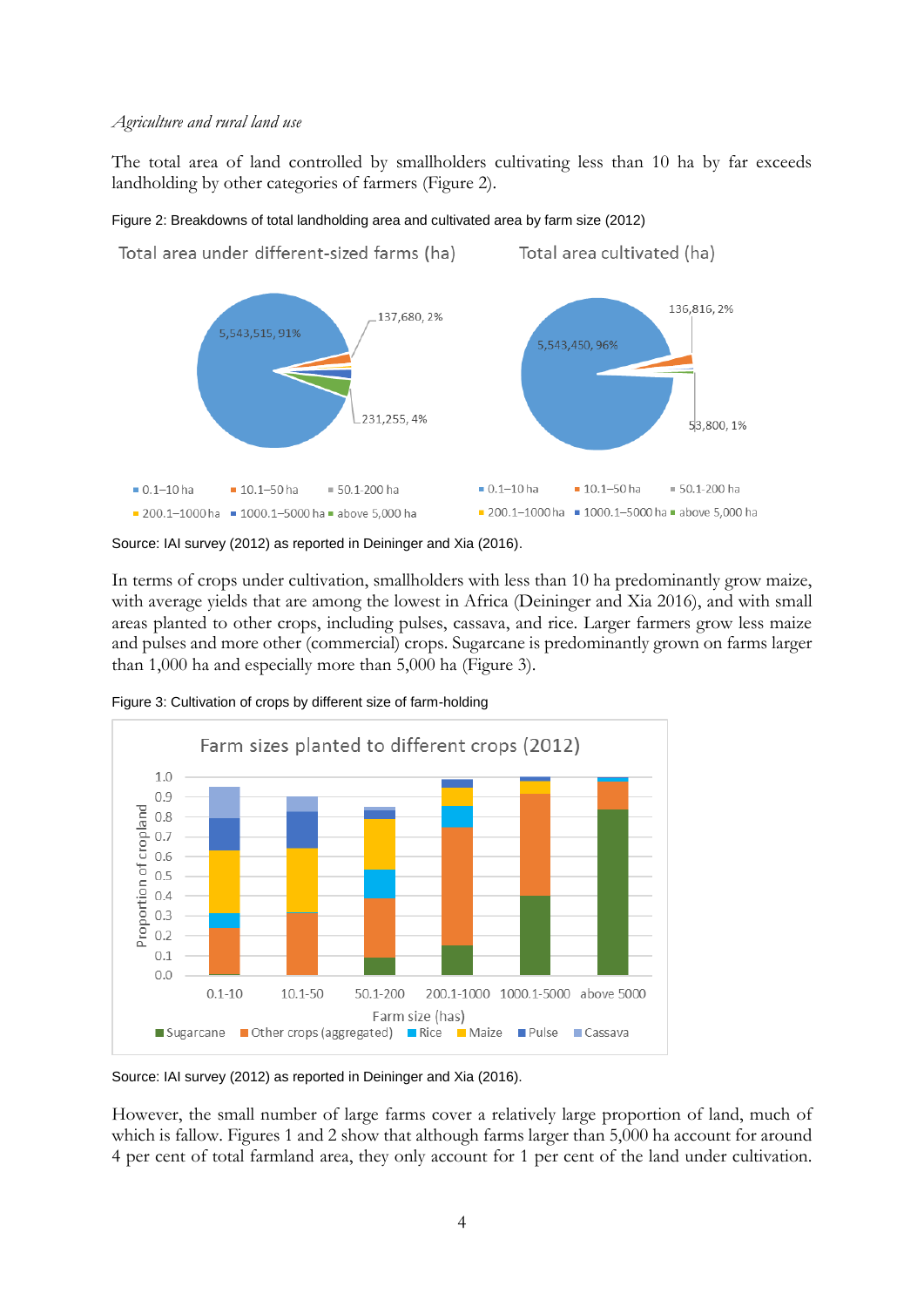This is discussed further below. The high level of unused land in farms of larger sizes is shown in Figure 3.

## **3.2 Agricultural policy, investment, and biofuels in Mozambique**

#### *Approach to agricultural policy*

The current plan for rural development, the Strategic Plan for Agricultural Development (PEDSA) aims to expand the area of cultivation of food crops by 25 per cent by 2020, and to strengthen cooperation between smallholders and the private sector across a number of value chains in priority corridors. The Mozambican government has taken a dualistic approach to promoting agriculture through support to both smallholders and to the development of large-scale commercial agriculture. The latter has been promoted through a series of policy measures, including the promotion of agricultural corridors, and by providing tax relief to large firms.

There has been long-standing support for the sugar sector, which, following the end of the civil war in the mid-1990s, was targeted for rehabilitation and benefited from significant investment from then on. This rebirth of the sugar industry is widely acclaimed as a success, with four out of the former six estates rehabilitated and employment in the sector reaching 40,000 jobs (Buur et al. 2012), making the sector the second largest employer after the government.

The government's openness to foreign investment made it one of the most attractive countries for foreign investment following the 2007–8 food price spike. Between 2004 and 2009, the government of Mozambique approved land concessions of more than 2.5 million ha. Between 2008 and 2012 the area of land concessions increased to 6.7 million ha. The rapid pace of investment, and uncertainty over whether institutions had the capacity to appraise project proposals and monitor their implementation, led the government to introduce a moratorium on land deals in 2009 which lasted until 2011. While concern over the high level of investment appeared to temper government enthusiasm for large investments, it appears that substantial volume of land acquisitions of smaller areas continued: requests for – and approval of DUATs for – large areas of land appear to have decreased from 2011 onwards (Cabral and Norfolk 2016). In terms of DUATs awarded, analysis of data on DUAT applications for 159 investments that have been requested and approved suggests that around 57 per cent of requests were approved (Di Matteo and Schoneveld 2016). Further details on trends in investment are discussed below.

### *Interest in biofuels*

The interest in biofuel production, which formed an important part of broader interest in biofuels in Mozambique, took off in the mid-2000s. Around 13 per cent of all land investments between 2004 and 2009 went to biofuels and sugar investments (Terra Firma 2013, cited in Cabral and Norfolk 2016: 7). Analysis of the first wave of biofuel investments by Schut et al. (2010) revealed that much of the land requested for biofuels projects was in the relatively land-scarce south, with somewhat less demand in the north. In most provinces, requests for land were below 10 per cent of the total available land that had been identified through zoning. The main exception was for Maputo province, where 111 per cent of the available land was requested for biofuels projects. Of the 17 projects requested for biofuels, sugarcane, sweet sorghum, and cassava constituted the lion's share of ethanol investments (5 altogether). All biodiesel investments (12) aimed to use jatropha seeds. For biofuel investments in the study by Di Matteo and Schoneveld (2016), of 22 DUATs requested for biofuel projects, 10 approved projects covering an average area of 10,130 ha. Areas approved for biofuel investments are on average larger than other agricultural land uses with the exception of forestry, for which the area approved was 140,000 ha.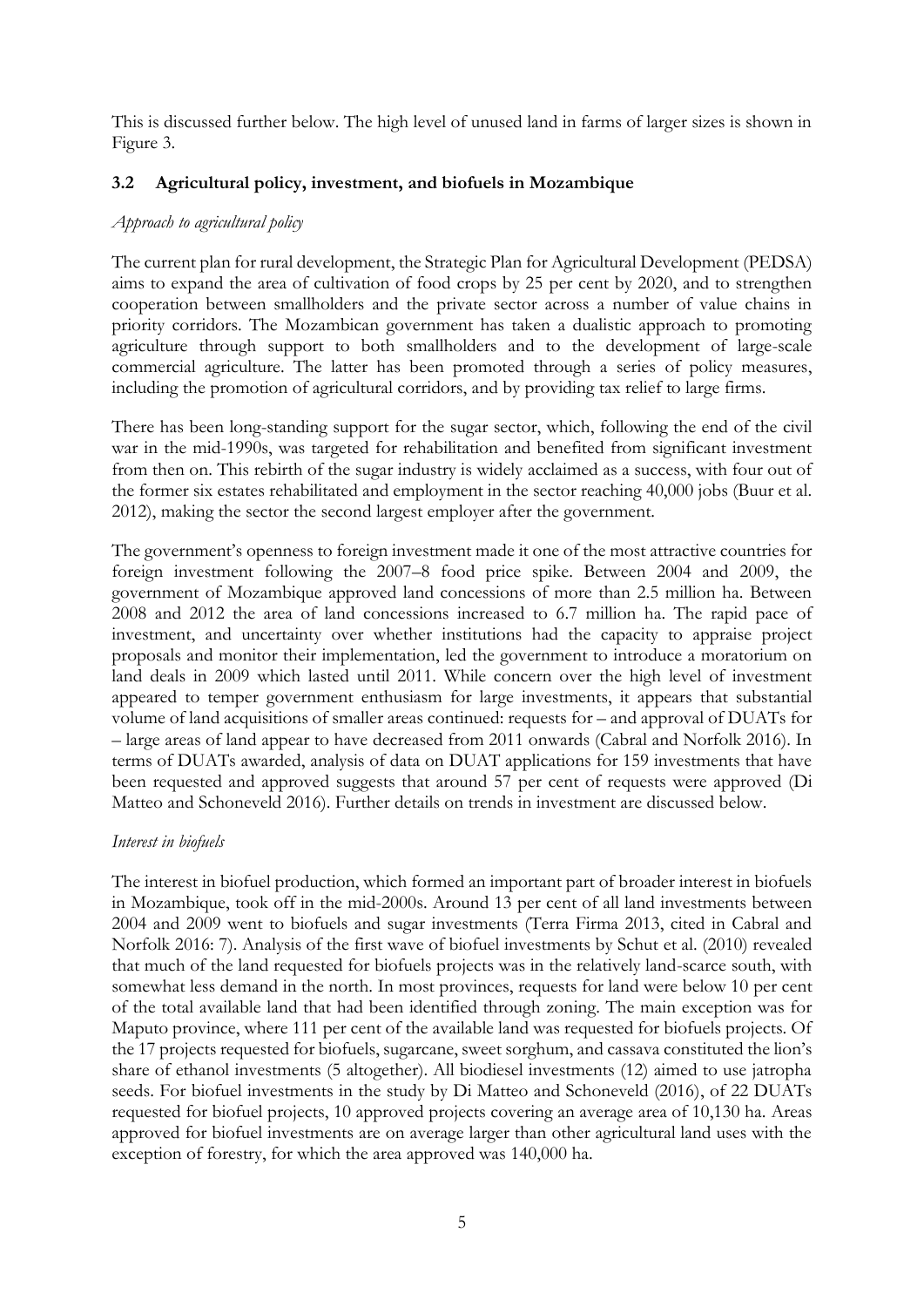In order both to regulate and potentially benefit from the interest in biofuels, the government of Mozambique introduced a series of policy measures and regulations on biofuels. In 2009, the biofuels policy and strategy was introduced, which stated that biofuel crop production must be planned according to agro-ecological mapping in order to avoid displacement of basic food crops production. The document also discouraged the use of staple food crops such as cassava and maize as biofuel feedstock. To generate domestic gains from biofuel production, in 2012 the government introduced bioethanol blending mandates at 10 per cent (i.e. E10 fuel), foreseeing that these may be met once production came online.

In 2014 the government introduced biofuels sustainability criteria, which set out further conditions for biofuels cultivation. The main clause is a requirement that investments should not impact local food security negatively and requires investors to provide evidence that they are following a plan to maintain access to basic food crops in the region compared to the situation before operations. The sustainability criteria, however, do not specify a minimum percentage of land that must be retained for food crop cultivation.

The interest in biofuels was perceived to generate positive outcomes given the state of the Mozambican rural economy at the time. A computable general equilibrium (CGE) modelling study on the benefits for biofuels by Arndt et al. (2010) concluded that biofuels could provide Mozambique with a substantial opportunity for growth and poverty reduction. Benefits would be shared more broadly if production resulted from outgrower-type models rather than from a vertically integrated estate model. A key determinant of the propensity to reduce poverty lies in the labour intensity of production.

#### *More recent developments in investment trends – 2011 onwards*

Recent research by the Land Matrix (Nolte et al. 2016) suggests that Mozambique remains an important destination for investment, although the amount of land listed as forming part of a deal and being under cultivation has fallen since reports in 2012. The Land Matrix's latest report (Nolte et al. 2016) lists only 500,000 ha covered by 65 concluded agricultural deals. Data is scarcer on the area actually under production, but the Land Matrix could confirm only 21,000 ha in production (Wise 2016). These include ambitious investment schemes premised on models of agricultural corridors such as the Nacala Corridor and Lurio River Development, which have generated substantial controversy in Mozambique.

### **Siting of investments**

-

Reviews of recent projects suggest that the southern provinces (including Maputo and Gaza) continue to attract high levels of attention from investors due to good connections to infrastructure in Mozambique and close proximity to South Africa (especially from South African investors) but there is also considerable amount of investment in the central region (especially Manica), in part due to an influx of investors from Zimbabwe. Glover and Jones (2016) find that large farms favour areas that are peri-urban, or they cluster in areas where road and railway networks have been established.

A separate set of information comes from the IAI surveys, which includes a database of 'large' farms (over 50 ha) from each of the sampled districts. The 2012 survey round (which was analysed by Glover and Jones 2016) includes 156 farms of which 22 are in the north, 51 in the centre, and 83 in the south. Of the total, 102 are smaller than 1,000 ha, 44 are larger than 1,000 ha; and 8 are larger than 10,000 ha.<sup>3</sup> Data from a recent IAI survey (Deininger and Xia 2016) for large farms

<sup>&</sup>lt;sup>3</sup> As discussed below, the larger farms (above 10,000 ha) had a high proportion of fallow land.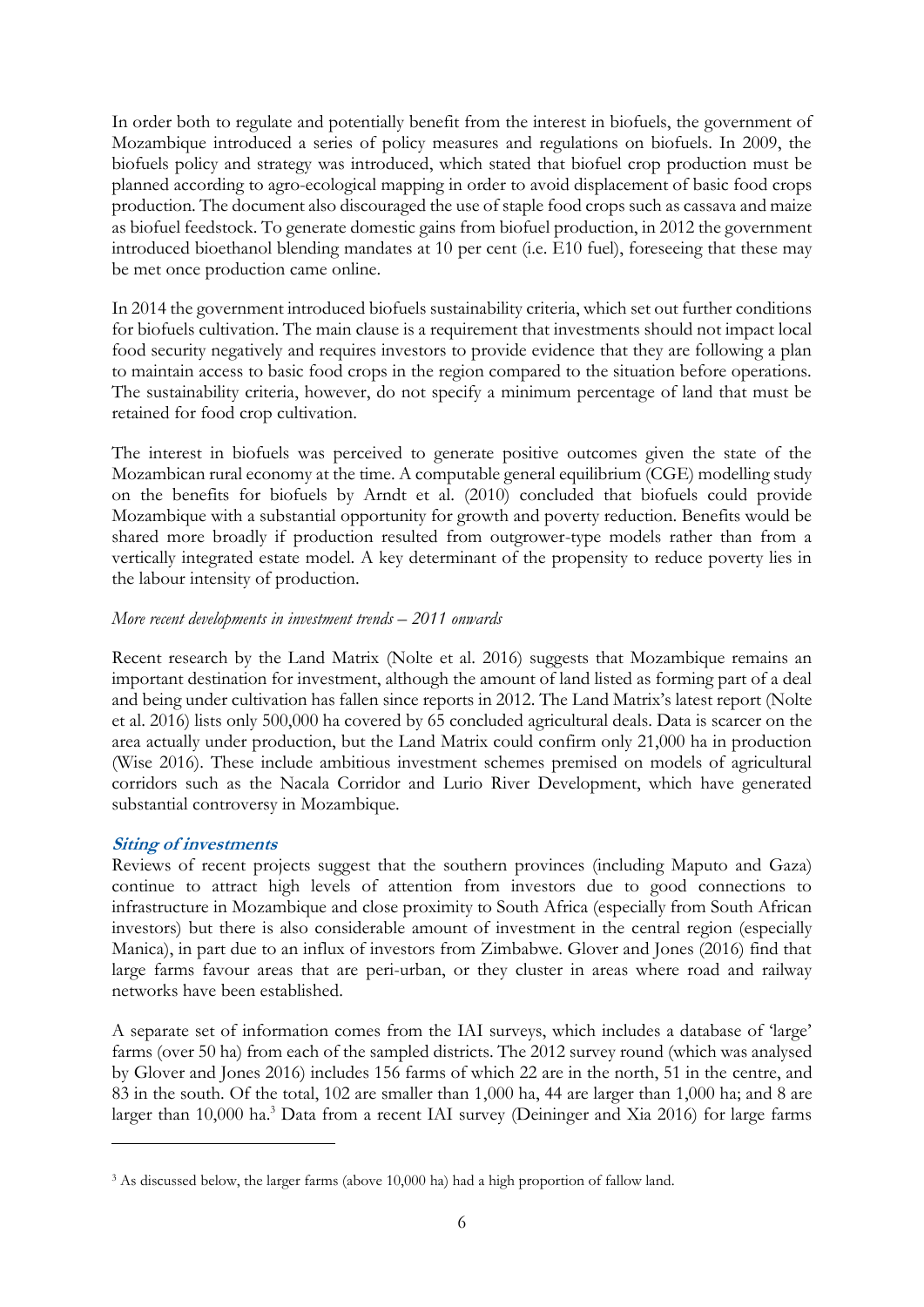that were established or changed hands between 2012 and 2014 reveals that of the 419 large farms surveyed, the largest number (308) are in the southern provinces, followed by the central regions (94).

## **Large areas of fallow land in investment sites**

Analysis of trends between 2002 and 2012 shows that, although the total area covered by large 'operating' farms grew by 206,700 ha from 235,800 ha in 2002 to 441,500 ha in 2012, around 187,300 ha (or 90 per cent) of the new land incorporated into large farms was (or became) unused or fallow – and the total amount of land that was fallow rose from 29 per cent in 2002 to reach 58 per cent in 2012. This was especially the case around Maputo and surrounding provinces in the south of the country (Glover and Jones 2016).

Further disaggregation of the large-farm data by Deininger and Xia (2016) suggests that farms larger than 1,000 ha have the highest proportion of fallow land (c. 65 per cent), and around 40 per cent of land occupied by farms larger than 5,000 ha is also unused (Figure 4).



Figure 4: Land use in different classes of farm size (2012)

Note: For reasons of scale, farms of 0–10 ha (covering 5.5 million ha) are not show on this graph. The proportion of fallow land on small farms is very low.

Source: Authors' calculation based on Deininger and Xia (2016).

### **Large farms and sugarcane**

A large proportion of the 419 large farms cultivate sugarcane. In the central region, around 98 per cent of the land cultivated by large farms is planted to sugarcane, compared to around 71 per cent in the southern region, and 84 per cent overall. The average size of farms cultivating sugarcane is also much higher in the central region, at around 1,080 ha, compared to 71 ha in the southern region and 260 ha overall.

On average, yields of sugarcane cultivated on large farms are about three times higher than those that smallholders achieve. There are substantial differences between the three regions, with farms in the south achieving around 22,000 metric tonnes (MT)/ha while farms in central Mozambique achieving yields of around 19,300 MT/ha. Smallholder farms produce around one-third of this, with those in central Mozambique producing around 6,700 MT/ha while those in the south produce around 8,800 MT/ha.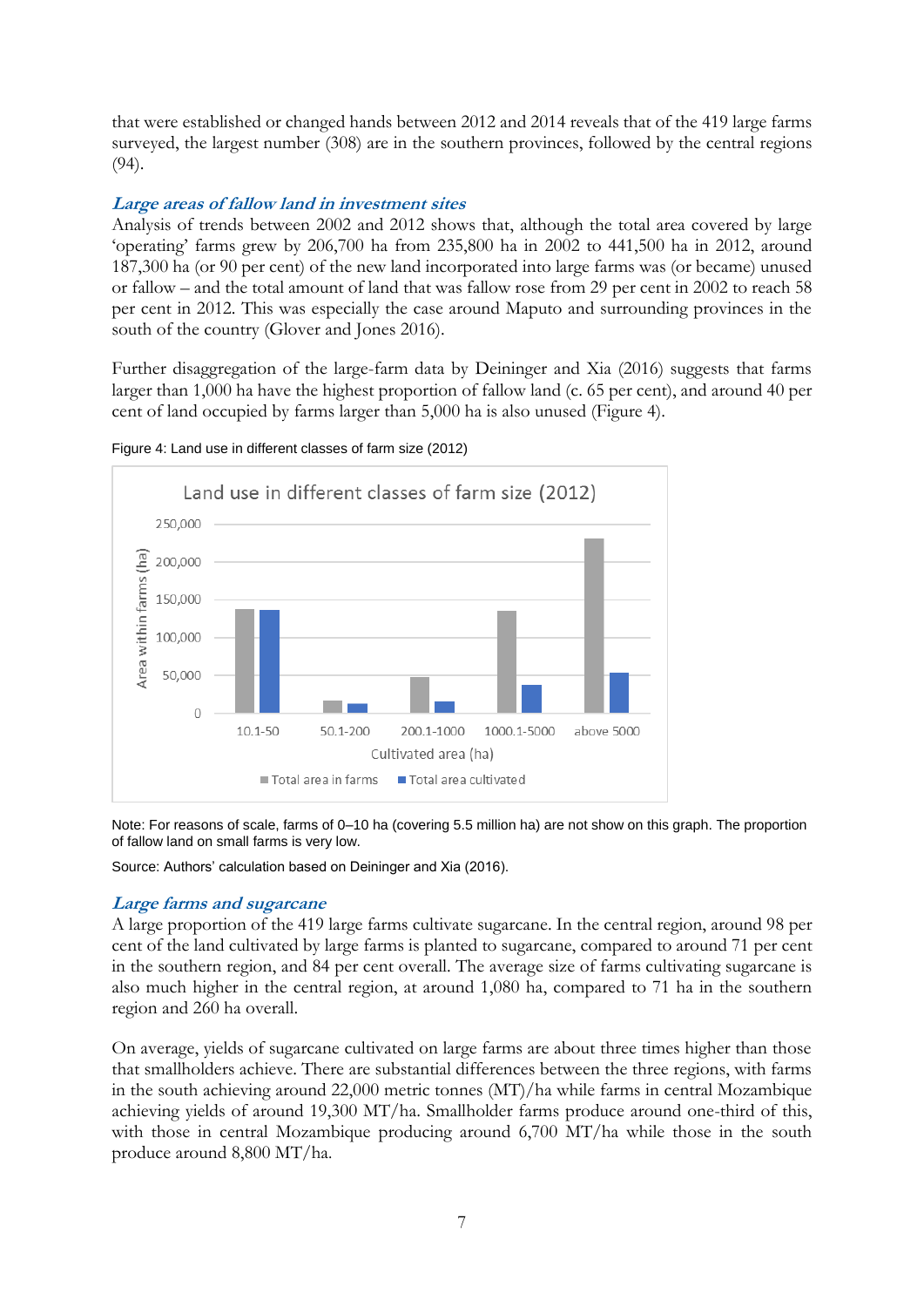## **Failure of biofuel projects**

Biofuel projects proved to have been built on shaky foundations. Data in the Land Matrix (Nolte et al. 2016) suggests that biofuels projects constitute the largest category of failed projects. Similarly, a recent review of a database of agriculture investments by Di Matteo and Schoneveld (2016) finds that around 85 per cent of biofuel investments that have been set up have subsequently ceased their operations: only 2 of 27 jatropha operations were operational in 2015. A 2013 study (Atanassov 2013) revealed that major reasons for the cessation of activities, apart from the failure of jatropha as a crop, included the financial crisis which made capital scarce, and difficulties in getting licences (DUATs), which are necessary to attract investors to continue to finance projects.

# **3.3 Land governance in Mozambique**

Mozambique is generally recognized to have one of the most progressive land laws in Africa. Although all land legally belongs to the state, the Land Law19/97 of 1997 safeguards the rights of citizens to land and natural resources by providing them the right to use and benefit from land with or without formal documentation. The national law also accommodates customary law over land, leaving decisions on matters of inheritance and land use to community-level institutions.

However, due to concerns that community land is at risk from large-scale acquisitions, both government and donors have supported efforts to increase the formal registration of landholdings and improve land information systems (Locke 2014). Over the last decade there has been a concerted effort to demarcate community-held land in order to provide a higher level of tenure security to communities. Data from 2003–16 suggests that around 2.1 million ha (or 2.7 per cent of the total territorial area) has been delimited as community land, and while the total area of registered land is unknown, it is estimated to be about 3–5 per cent of the total land held by communities (Cabral and Norfolk 2016; Locke 2014). Through delimitation, communities can demarcate up to 100,000 ha of land, subject to approval of the provincial governor.

For investors, although land cannot be alienated, a right to use and benefit from land (a DUAT) can be acquired through a 50-year lease. The process to acquire land requires sanction from the local administrative authorities, and a consultation with the communities to ensure that the area in question is free and unoccupied. The sanctioning authority depends on the size of the lease sought. When the request is for an area up to 1,000 ha, it requires only the approval of the provincial governor. When such requests are for areas between 1,000 ha and 10,000 ha, decisions are made in conjunction with relevant government departments at national level, but they may only be authorized by the Minister of Agriculture. And when a request is for more than 10,000 ha, the request has to be sent to the Council of Ministers for approval. In addition, companies are required to register a business plan with the state investment agency, the [Centro de Promoção de](https://www.google.co.uk/url?sa=t&rct=j&q=&esrc=s&source=web&cd=1&cad=rja&uact=8&ved=0ahUKEwjbovbbmtHRAhUhL8AKHYKyCIEQFggbMAA&url=https%3A%2F%2Fwww.cpi.co.mz%2F&usg=AFQjCNGQ-eCdRarBMpafX9qFXNC1jcWZjg&sig2=CX2Ott_LHmWZe_6yQ2WoeA&bvm=bv.144224172,d.bGs)  [Investimentos](https://www.google.co.uk/url?sa=t&rct=j&q=&esrc=s&source=web&cd=1&cad=rja&uact=8&ved=0ahUKEwjbovbbmtHRAhUhL8AKHYKyCIEQFggbMAA&url=https%3A%2F%2Fwww.cpi.co.mz%2F&usg=AFQjCNGQ-eCdRarBMpafX9qFXNC1jcWZjg&sig2=CX2Ott_LHmWZe_6yQ2WoeA&bvm=bv.144224172,d.bGs) (CPI). While, in principle, the legal framework provides for close monitoring of investments to ensure they incorporate local consultation and are performing in line with their plans, in reality there are gaps in capacity which means investments are rarely monitored (Locke 2014).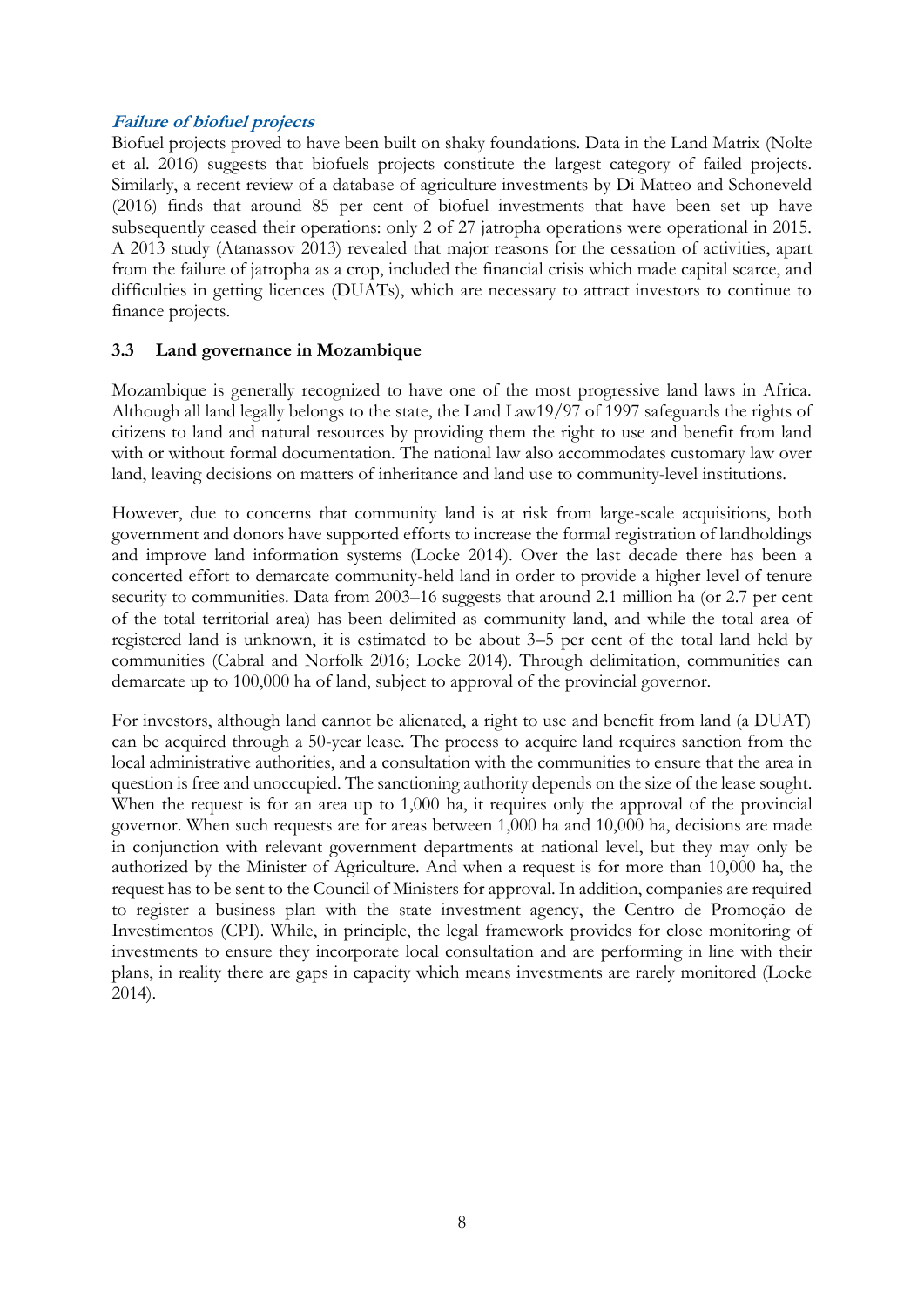## **4 Findings**

## **4.1 Biophysical opportunities and constraints**

#### *Areas suitable for sugarcane cultivation from a biophysical perspective*

On the basis of analysis of climatic, soil, land-use, and soil data, the map in Figure 5 shows areas where sugarcane – the major biofuel feedstock candidate – can be produced. Dark green shows the area ideal for sugarcane production in Mozambique. The light green shows areas of moderate potential for sugarcane cropping and the yellow those with very low potential.

On the basis of this analysis (Table 1), around 61 per cent of Mozambique is unsuitable for sugarcane production; 9.2 per cent is marginally suitable; 25 per cent is moderately suitable and only 4 per cent is fully suitable.





Source: Authors' compilation based on CENACARTA data.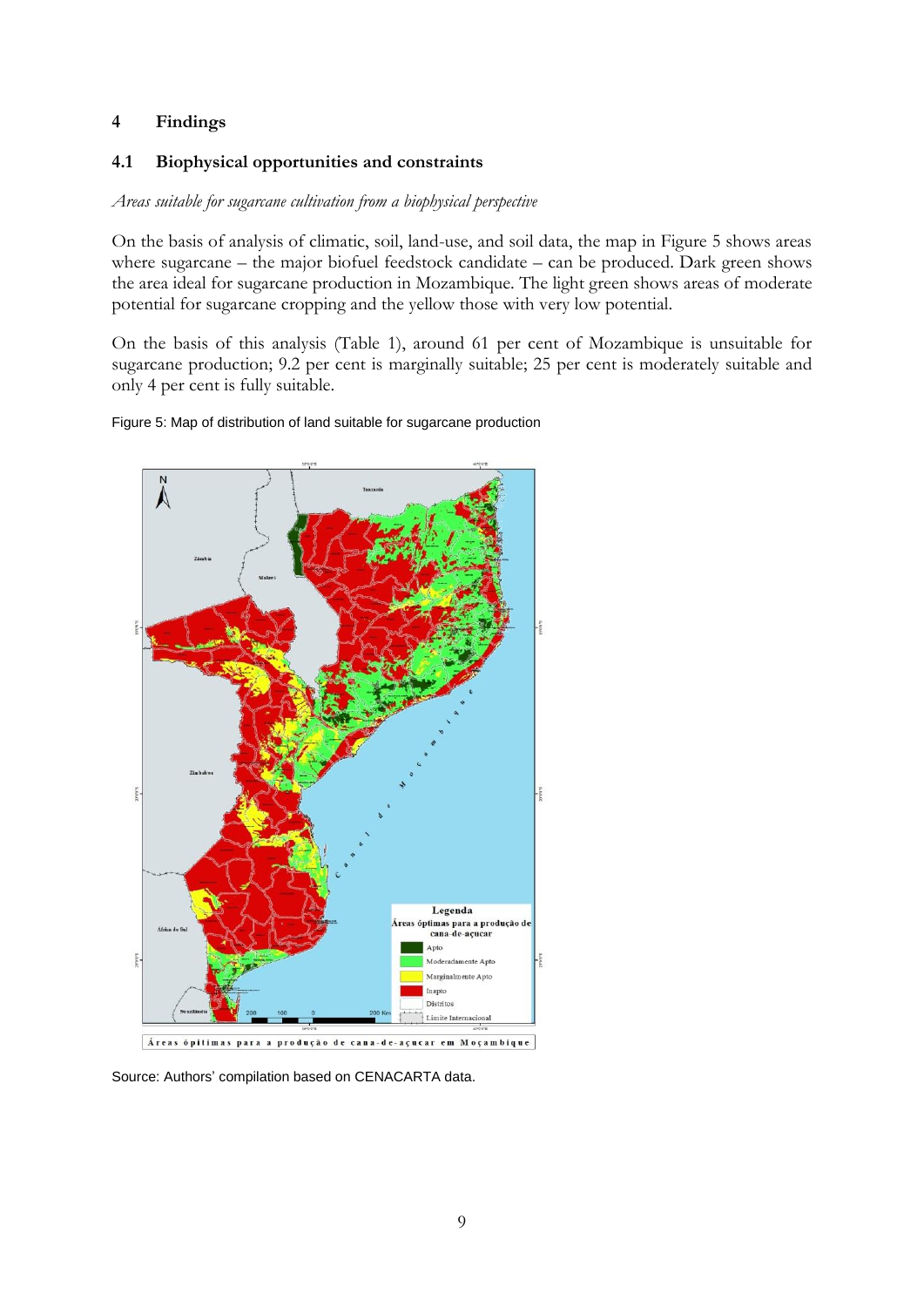|  |  |  |  | Table 1: Statistical results of classes suitable for sugarcane feedstock |  |
|--|--|--|--|--------------------------------------------------------------------------|--|

| Categories of suitability | Area $(km2)$ | Areas (ha)   | Areas (%) |
|---------------------------|--------------|--------------|-----------|
| Suitable                  | 31,487.3     | 3,148,734.9  | 3.9       |
| Moderately suitable       | 199,689.2    | 19,968,923.2 | 25.0      |
| Less suitable             | 73,592.4     | 7,359,243.1  | 9.2       |
| Unsuitable                | 494,611.0    | 49,461,101.2 | 61.9      |
| <b>Total</b>              | 799,380.0    | 79,938,002.3 | 100.0     |

Sources: Authors' compilation based on CENACARTA data.

#### **Suitable districts in the southern region**

From Figure 5 it can be seen that the areas which have higher suitability for sugarcane feedstock production in the southern region include the districts of Manhiça, Marracuene, Moamba, Bilene, Xai-Xai, and Matutuine, and the districts with marginal and moderate suitability include Magude, Chokwé, Massingir, Mandlakaze, and most of Inhassoro, Govuro, Vilankulo, and Mabote districts. The rest are not suitable for sugarcane feedstock production in the southern Mozambique.

#### **Suitable districts in the central region**

In the central region of the country, most districts that are by the coast are suitable and moderately suitable for sugarcane feedstock production, including Mopeia, Mocuba, Namacurra, Pebane, and Maganja da Costa. In the district of Tete, the areas are marginally to moderately suitable along the Zambezi River Valley.

#### **Suitable districts in the northern region**

In the northern region the scenario is similar to the central region, where the suitable regions are localized in coastal districts, including the districts of Mogovolas, Monapo in Nampula region, and the districts of Macomia, Palma, and Mocímboa da Praia of the Cabo Delgado region. In Niassa region the most suitable districts are around the Niassa Lake and the districts of Majune and Lichinga, and a very few others, such as Mavago and Sanga, are also suitable.

### **Water availability**

As sugarcane is a water-intensive crop, availability of water for irrigation is an important factor for considering feedstock expansion. As discussed below, yields of sugarcane grown under (usually commercial) irrigated conditions are three times higher than under rain-fed conditions and access to water and irrigation is therefore a major determinant for siting future production.

As Table 2 shows, Mozambique has around 118,000 ha equipped for irrigation, but only around 34 per cent of this area is actually irrigated. The province with the largest area equipped for irrigation is Gaza (50,323 ha), however only 8,825 ha is actually irrigated.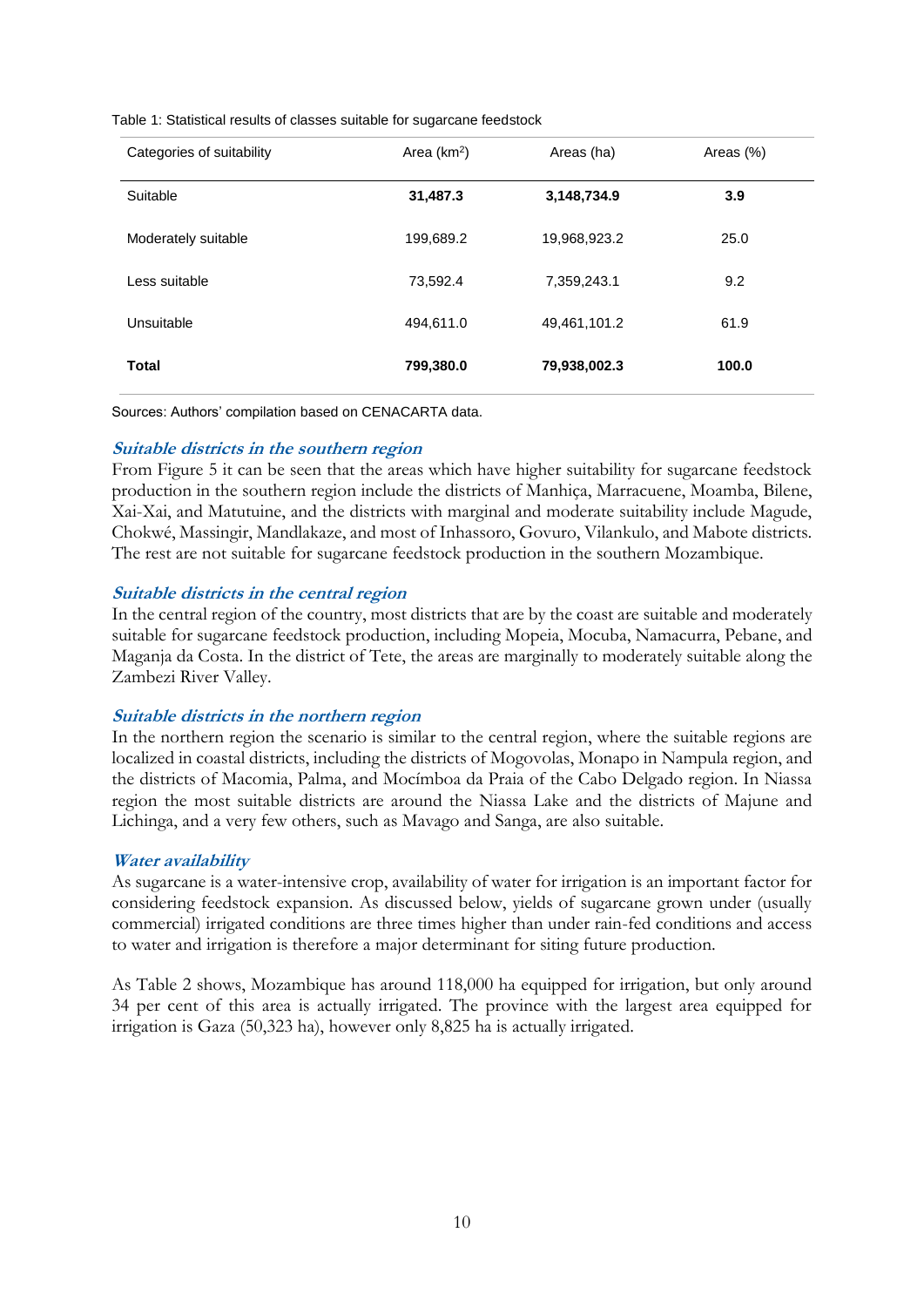|  | Table 2: Statistics of irrigation areas in Mozambique |  |  |
|--|-------------------------------------------------------|--|--|
|  |                                                       |  |  |

| Province     | Area equipped for<br>irrigation (ha) (2010) | Area actually<br>irrigated (ha)<br>(2001) | % irrigated of area<br>equipped (2010) |
|--------------|---------------------------------------------|-------------------------------------------|----------------------------------------|
| Gaza         | 50,323                                      | 8,825                                     | 17.5                                   |
| Sofala       | 24,220                                      | 13,850                                    | 57.2                                   |
| Maputo       | 24,130                                      | 14,143                                    | 58.6                                   |
| Zambezia     | 10,848                                      | 985                                       | 9.1                                    |
| Manica       | 2,067                                       | 990                                       | 47.9                                   |
| Tete         | 1,895                                       | 452                                       | 23.9                                   |
| Cabo Delgado | 1,764                                       | 45                                        | 2.6                                    |
| Inhambane    | 1,285                                       | 177                                       | 13.8                                   |
| Nampula      | 980                                         | 610                                       | 62.2                                   |
| Niassa       | 608                                         | 6                                         | 1.0                                    |
| Total        | 118,120                                     | 40,063                                    | 33.9                                   |

Source: FAO (2016).

The total area has remained unchanged since 2001, however rehabilitation has raised the amount irrigated from 4,000 ha in 2001 to 62,000 in 2010 (FAO 2016). The total area equipped is around 2 per cent of all cultivated land. Around 80 per cent of the irrigated area is in large schemes of over 500 ha. The largest use of irrigated land is for sugarcane, estimated at around 37,200 ha in 2010, or 60 per cent of all irrigated crops (FAO 2016).

The distribution of irrigated land by percentage of the landholding is shown in Table 3. Farms that are bigger than 100 ha (predominantly producing sugarcane) have 95 per cent of all irrigated land.

|  |  | Table 3: Current irrigation areas by holding size and projection of future distribution |
|--|--|-----------------------------------------------------------------------------------------|
|  |  |                                                                                         |

| Classes    | % of landholding         |      |      |      |  |
|------------|--------------------------|------|------|------|--|
|            | Current situation (2015) | 2020 | 2025 | 2040 |  |
| $<$ 100 ha | 4.4%                     | 5%   | 7%   | 10%  |  |
| 100-500 ha | 20.6%                    | 21%  | 30%  | 40%  |  |
| >500 ha    | 75.0%                    | 74%  | 63%  | 50%  |  |
| Total      | 100.0%                   | 100% | 100% | 100% |  |

Source: Ministry of Agriculture and Food Security (2015).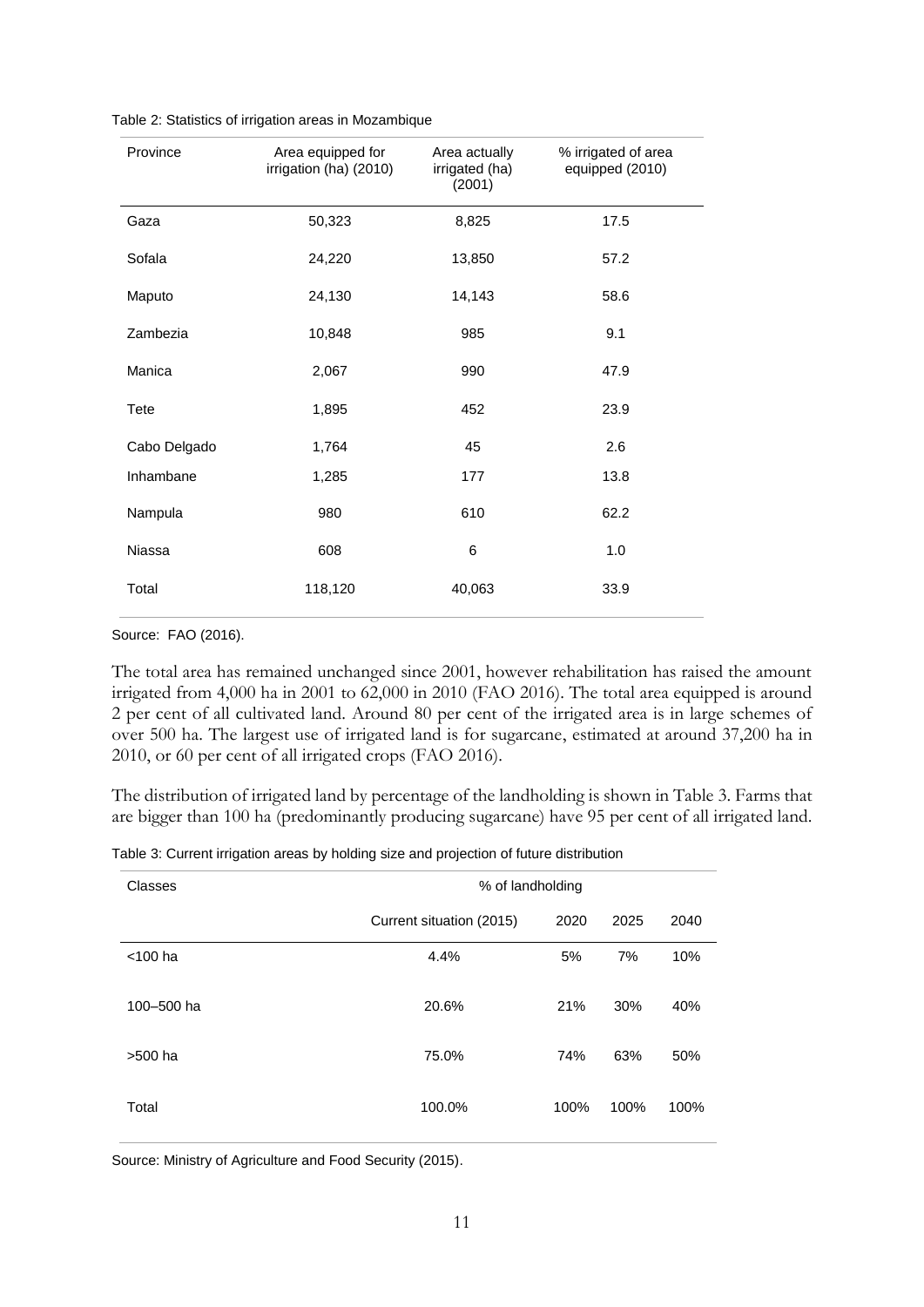According to a report by Mozambqiue's Ministry of Agriculture and Food Security (2015) there are eight river basins that have high irrigation potential. These are the Maputo, Limpopo, Búzi, Zambeze, Licungo, Melúli, Lúrio, and Rovuma river basins. Central Mozambique is the region with the highest irrigation potential (Zambezi basin), followed by north Mozambique (Rovuma, Lúrio), and then by south Mozambique (Melúli, Búzi, Limpopo, and Maputo).

Looking at suitable areas where irrigation could be expanded, several of the areas in the south that have suitable conditions for sugarcane production are also near to sources of water that meet irrigation needs. Magude district is drained by Incomati River and the Massingir and Macaretane dams along the Limpopo could service expansion of feedstock in Chokwe and Massingir districts. The planned Mapai and Moamba Major dams may also serve to increase the irrigable area of land in areas with good soils in surrounding areas. Since about 50 per cent of the areas of Mafambisse and Marromeu plantations is rain-fed, new irrigation infrastructure investment may be needed for rapid production expansion.

While water availability is a dominant concern, siting also needs to consider flooding risk, which can block access and undermine production, as occurred in several potential sites, including in Chokwe in 2000 and 2013, and Manhiça district more recently. For example, the Chokwe irrigation scheme in Gaza has in principle 23,000 ha of land that is irrigable but, due to flooding and salinization, the area that is actually irrigated is only 7,000 ha (Oates et al. 2015). Similarly, in Magude, although 2,200 ha is equipped with irrigation, only 450 ha is operational.

# **4.2 Land availability: social aspects**

## *Low population density*

-

As discussed in the introduction, the overall population density in Mozambique is low at around 30 inhabitants per square kilometre (statistics from GeoHive website).<sup>4</sup> In rural parts of districts that are suitable for sugar production, the population density varies from 5 to around 90 inhabitants per square kilometre (see Table 4), but in districts with higher density such as Chokwe most households have smaller household plots (less than 0.5 ha) indicating that land for feedstock expansion should be available.

| <b>District</b> | Population density (inhabitants/km <sup>2</sup> ) |
|-----------------|---------------------------------------------------|
| Magude          | 9                                                 |
| Chokwe          | 88                                                |
| Massingir       | 5                                                 |
| Manhica         | 81.5                                              |

Table 4: Population density in research sites

Source: Population figures from Mozambique Institute of Statistics report at GeoHive website (2016).

However, looking at population data alone masks how much land is already under existing claim. It is therefore also important to consider issues around land availability by looking at the extent to which land rights have been clarified through exercises to delimit community lands.

<sup>4</sup> GeoHive website on Mozambique statistics: <http://www.geohive.com/cntry/mozambique.aspx>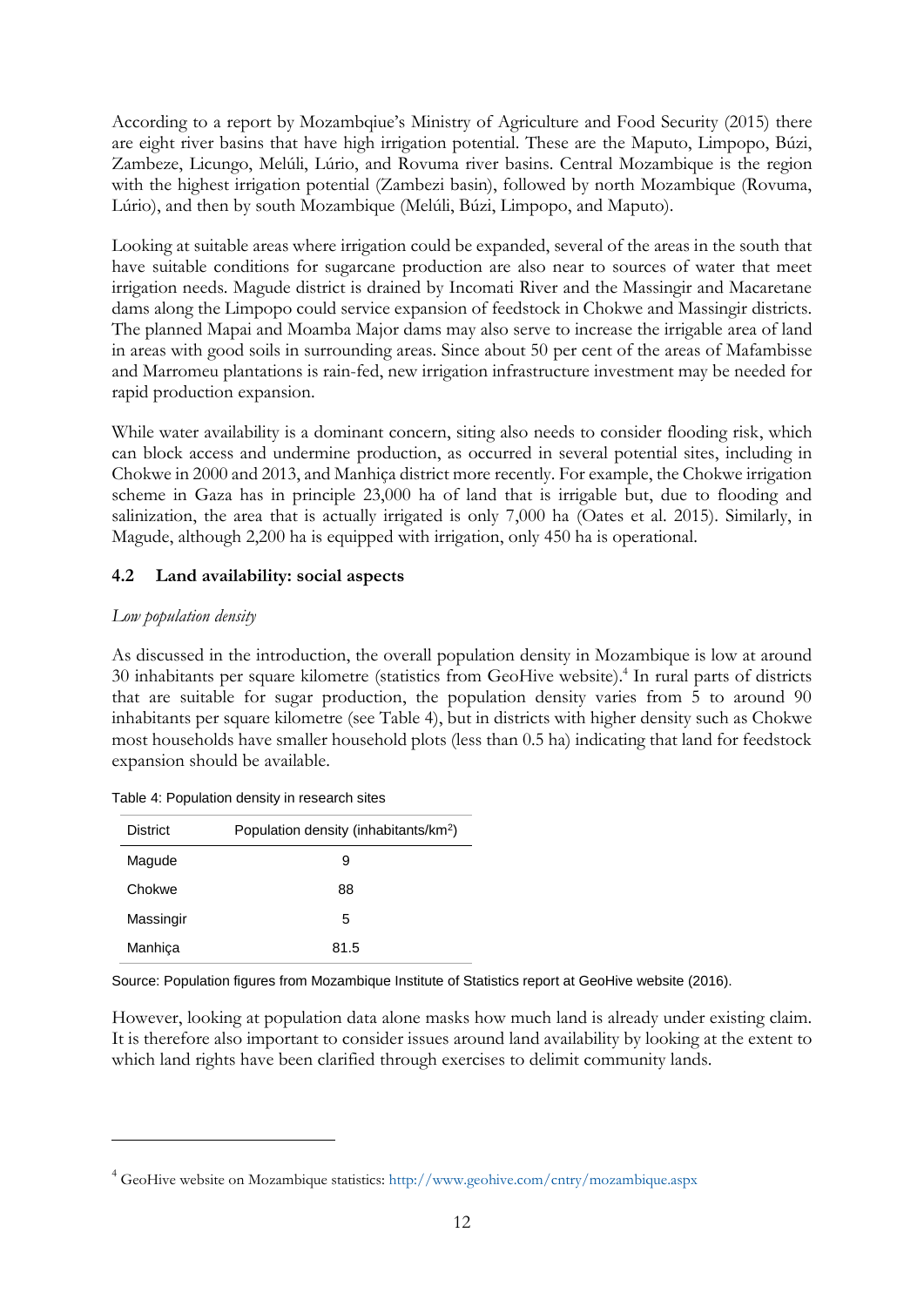This process, which provides communities with a means to clarify the areas of land under their use, is also meant to serve as way to ensure that processes of identifying land for investment do not encroach on land needed for other uses. Although this provides information on where land may be claimed, there is substantial uncertainty over the area of land that has been delimited. While government figures suggest that around 21.2 million ha of land has been delimited across the country, the main sponsor of community land, the Iniciativa para Terras Comunitárias (ITC) reports that it has only delimited 5.4 million ha (Cabral and Norfolk 2016). The small proportion of land that has been delimited does not signal that non-delimited land is not subject to community claims. The reality is that a small proportion of communities have had their land delimited: Cabral and Norfolk (2016) note that government figures show that only 915 of an estimated 8,000–9,000 communities (or around 11 per cent) have had their land demarcated.

#### *Regional variation in demarcation progress*

Data from the National Directorate of Land and Forestry (DNTF) and its successor the National Directorate of Land (DINAT) on community delimitations up until 2014 suggest that there is considerable variation in the proportion of the province covered by community delimitation exercises, ranging from 60 per cent of Sofala to less than 10 per cent in Maputo (see Table 5 and Figure 6). Analysis by Di Matteo and Schoneveld (2016) of all DUATs issued in Nampula reveals that most DUATs are issued for community delimitation (53 per cent) followed by commercial agriculture (39 per cent).

From the point of view of responsible investment, it may be preferable to invest in those provinces where the proportion of area covered by delimitation is higher, as this suggests tenure rights are clearer, and there is less scope to depart from clear legal routes.

| Area (ha) covered by<br><b>DUATS</b> | No. of      | Average size (ha) |
|--------------------------------------|-------------|-------------------|
|                                      | communities |                   |
| 623,382                              | 66          | 9,445             |
| 1,466,069                            | 106         | 13,831            |
| 679,292                              | 24          | 28,304            |
| 1,366,013                            | 52          | 26,269            |
| 211,597                              | 30          | 7,053             |
| 1,147,755                            | 145         | 7,916             |
| 2,831,849                            | 154         | 18,389            |
| 4,085,963                            | 62          | 65,903            |
| 4,030,219                            | 53          | 76,042            |
| 4,776,351                            | 223         | 21,419            |
| 21,218,489                           | 915         | 23,190            |
|                                      |             |                   |

Table 5: Areas covered by DUATs issued for community delimitation across provinces

Source: Data reported in Cabral and Norfolk (2016).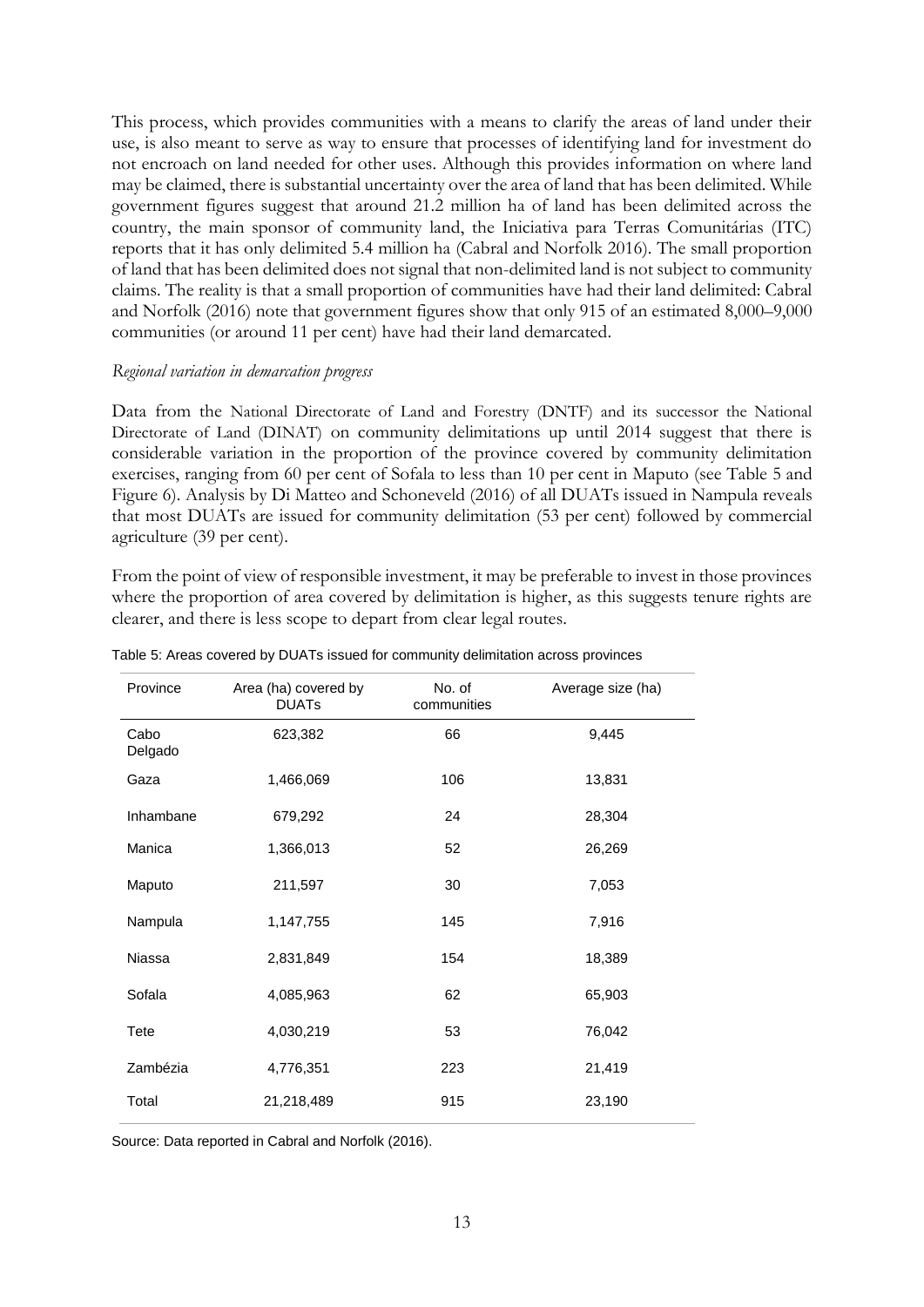

Figure 6: Area covered by DUATs as a percentage of provincial land area

Source: National Directorate of Land (DINAT) data reported in Cabral and Norfolk (2016).

### **4.3 Land availability: areas already attracting large amount of investment**

As discussed in the introduction, Mozambique has attracted substantial interest from investors over the past 15 years, and a large amount of land has already been granted to large-scale investors through DUATs issued by the government. Areas of interest for expanding sugarcane may therefore already face limitations if available land has already been taken up by existing investments. On the other hand, given the large amount of unused land reported in new investments, DUAT holders may be willing to transfer rights for unused land to existing investors.

Through mapping exercises, provincial-level departments of agriculture have also identified areas of land that are available for investment. As shown in Table 6, the areas of land for investment as a proportion of the size of the province varies. Provinces that have identified the largest areas of land for investment tend to be relatively large (Niassa) or sparsely populated (Inhambane), while more populated (Nampula) or smaller provinces have identified smaller areas of available land.

However, as shown in the fourth column of Table 6, the provinces with the largest available area of land are not necessarily those that have attracted the most investors. For example, although Tete has around 23 per cent of land available, it has attracted the fewest investors (10; equivalent to 2 per cent of all investors). Conversely, Maputo, which has the smallest area of land suitable for investment has attracted the largest numbers of investors. Di Matteo and Schoneveld (2016) note that reliable data to indicate if the area allocated exceeds the area of potentially suitable and available land does not exist, but that in the two provinces (Nampala and Zambezia) that have detailed data on DUATs, the area that has been granted through existing DUATs appears to occupy almost completely the area that the Ministry of Agriculture identifies as suitable and available for investment. For Zambezia, the area under DUATs for commercial agriculture is 679,886 ha, while the area considered suitable and available is 728,598 ha (93 per cent). For Nampula, the area under DUATs for commercial agriculture is 578,001 ha, while the area considered suitable and available is 592,744 ha (97 per cent).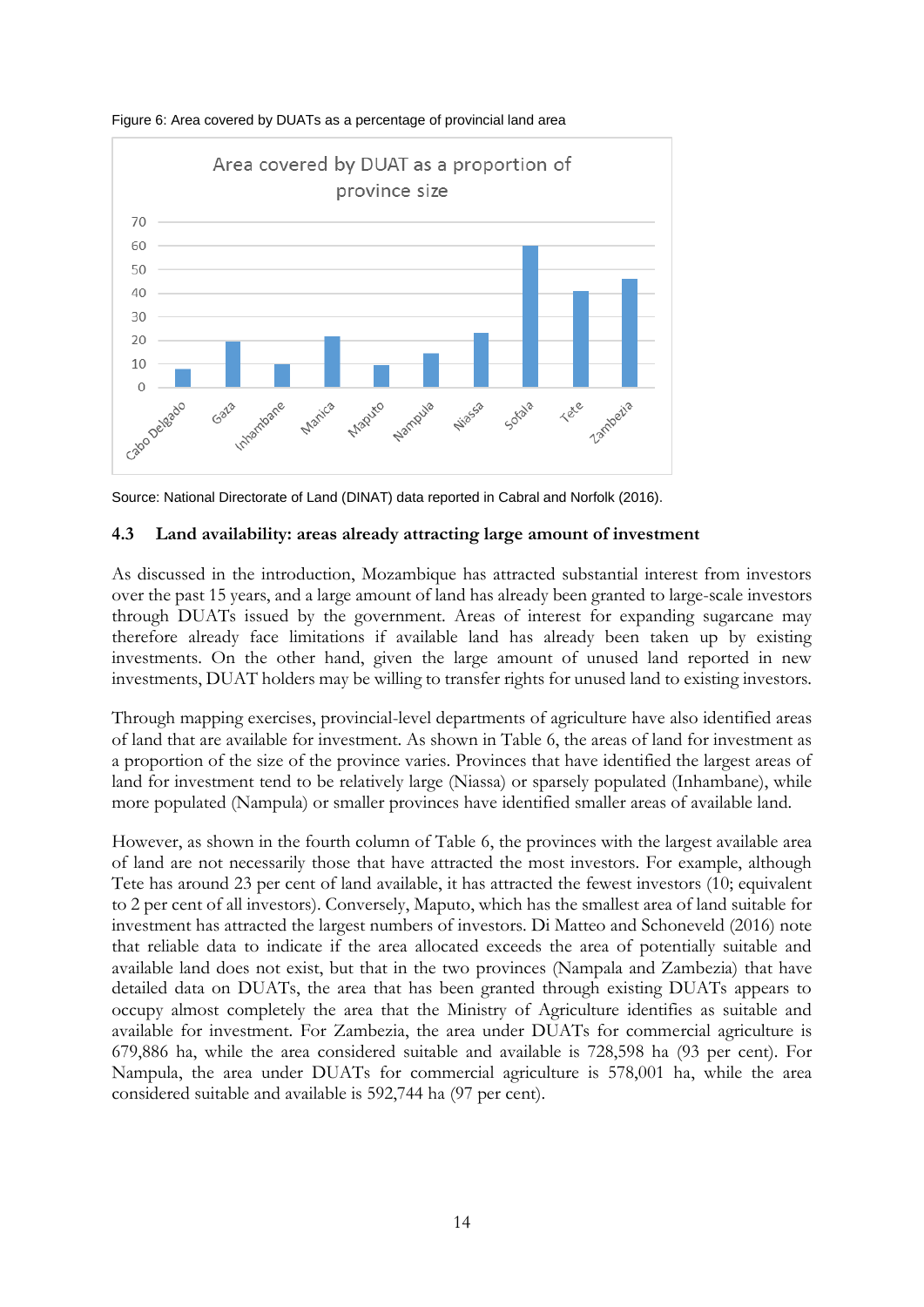| Province     | Surface area of<br>province (in ha) | Suitable and<br>available land for<br>investment (in ha) | Proportion of land<br>area available and<br>suitable for<br>investment | Number of<br>investments | Population<br>estimate 2015<br>(ranking) |
|--------------|-------------------------------------|----------------------------------------------------------|------------------------------------------------------------------------|--------------------------|------------------------------------------|
| Tete         | 10,066,225                          | 2,358,152                                                | 23.4%                                                                  | 10                       | 2,517,444 (3)                            |
| Niassa       | 12,958,020                          | 2,354,910                                                | 18.2%                                                                  | 20                       | 1,656,906 (8)                            |
| Inhambane    | 6,877,537                           | 1,863,206                                                | 27.1%                                                                  | 32                       | 1,499,479 (9)                            |
| Manica       | 6,228,724                           | 873,743                                                  | 14.0%                                                                  | 81                       | 1,933,522 (5)                            |
| Zambezia     | 10,313,290                          | 728,598                                                  | 7.1%                                                                   | 41                       | 4,802,365 (2)                            |
| Gaza         | 7,533,385                           | 628,937                                                  | 8.3%                                                                   | 56                       | 1,416,810 (10)                           |
| Nampula      | 7,813,213                           | 592,744                                                  | 7.6%                                                                   | 43                       | 5,008,793 (1)                            |
| Sofala       | 6,775,315                           | 575,973                                                  | 8.5%                                                                   | 46                       | 2,048,676 (4)                            |
| Cabo Delgado | 7,785,097                           | 569,848                                                  | 7.3%                                                                   | 22                       | 1,893,156 (6)                            |
| Maputo       | 2,360,515                           | 11,000                                                   | 0.5%                                                                   | 127                      | 1,933,522 (7)                            |
| Total        | 78,711,321                          | 10.557.110                                               | 13.4%                                                                  | 478                      | 24,486,209                               |

| Table 6: Statistics of provincial-level land availability |
|-----------------------------------------------------------|
|-----------------------------------------------------------|

Source: Data compiled by Di Matteo and Schoneveld (2016) from MINAG. Data in column 2 is from unpublished data from a Ministry of Agriculture zoning exercise.

While district-level information on farm size and land use of large farms is not available, looking at investments across different districts that are considered highly suitable for sugarcane production there is considerable variation, with some of the districts in the southern provinces hosting a relatively high number of investors, such as Marracuene (15) and Matutuine (13), whereas districts in the central and northern provinces have attracted fewer investors. It is therefore likely that the process of acquiring land in different districts varies, with governments in more popular destinations having a better understanding of investment procedures.There may also be more opportunities to acquire land already owned and partly developed by an investor. On the other hand, districts with no existing investment are likely to require investors to acquire greenfield sites, where counterparts in communities and governments may be less familiar with procedures for transferring land meaning the process is more difficult and is associated with a higher level of risk.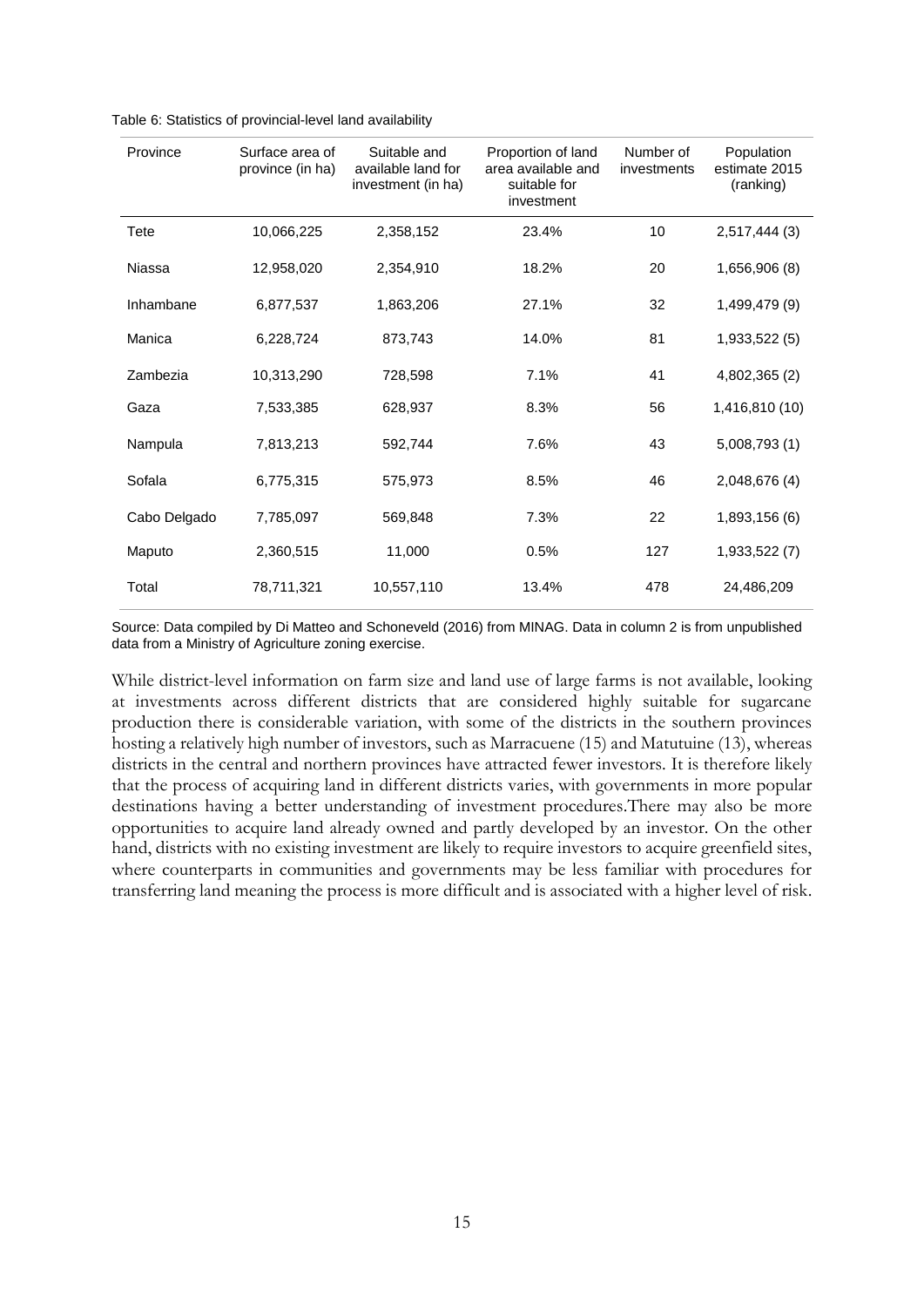| Area                  | Districts with high potential for<br>sugarcane cultivation | Number of existing investments |
|-----------------------|------------------------------------------------------------|--------------------------------|
| Southern              | Manhica                                                    | 9                              |
|                       | Marracuene                                                 | 15                             |
|                       | <b>Bilene</b>                                              | $\overline{7}$                 |
|                       | Xai-Xai                                                    | 8                              |
|                       | Matutuine                                                  | 13                             |
| Zambezia<br>(central) | Mopeia                                                     | 1                              |
|                       | Mocuba                                                     | $\overline{7}$                 |
|                       | Namacurra                                                  | 1                              |
|                       | Pebane                                                     | $\Omega$                       |
|                       | Maganja da Costa                                           | 2                              |
| Nampula               | Mogovolas                                                  | 2                              |
|                       | Monapo                                                     | 5                              |
| Cabo Delgado          | Macomia                                                    | 0                              |
|                       | Palma                                                      | $\Omega$                       |
|                       | Mocímboa da Praia                                          | $\Omega$                       |
| <b>Niassa</b>         | Majune                                                     | $\overline{7}$                 |
|                       | Lichinga                                                   | $\overline{4}$                 |

Table 7: Comparison of districts with high potential for sugarcane cultivation and existing land investments

Source: Authors' compilation of data presented in Di Matteo and Schoneveld (2016).

### **4.4 Access to land for agricultural investment**

Most, but not all, investors acquire land through DUATs. The survey by Di Matteo and Schoneveld (2016) reveals that the majority of investors accessed land through DUATs, but that around one-third of those acquiring land through DUATs received these from previous investors through transfer ('old' DUATs); the remainder were new DUATs.

However, around a quarter of investors with over 100 ha acquired land without a DUAT, either by renting (15.8 per cent) or by other customary arrangements (7 per cent). Those renting rented their land directly from communities, from state-owned facilities such as irrigation projects, or, in a small number of cases, by sub-leasing land from other commercial agricultural operations. Those acquiring land through customary access (usually local or national elites) did so through inheritance or through informal agreements with the community.

## **4.5 Opportunities and constraints to accessing land for expansion through different channels**

The discussion above suggests that several channels are available for biofuel feedstock investors to acquire land in Mozambique.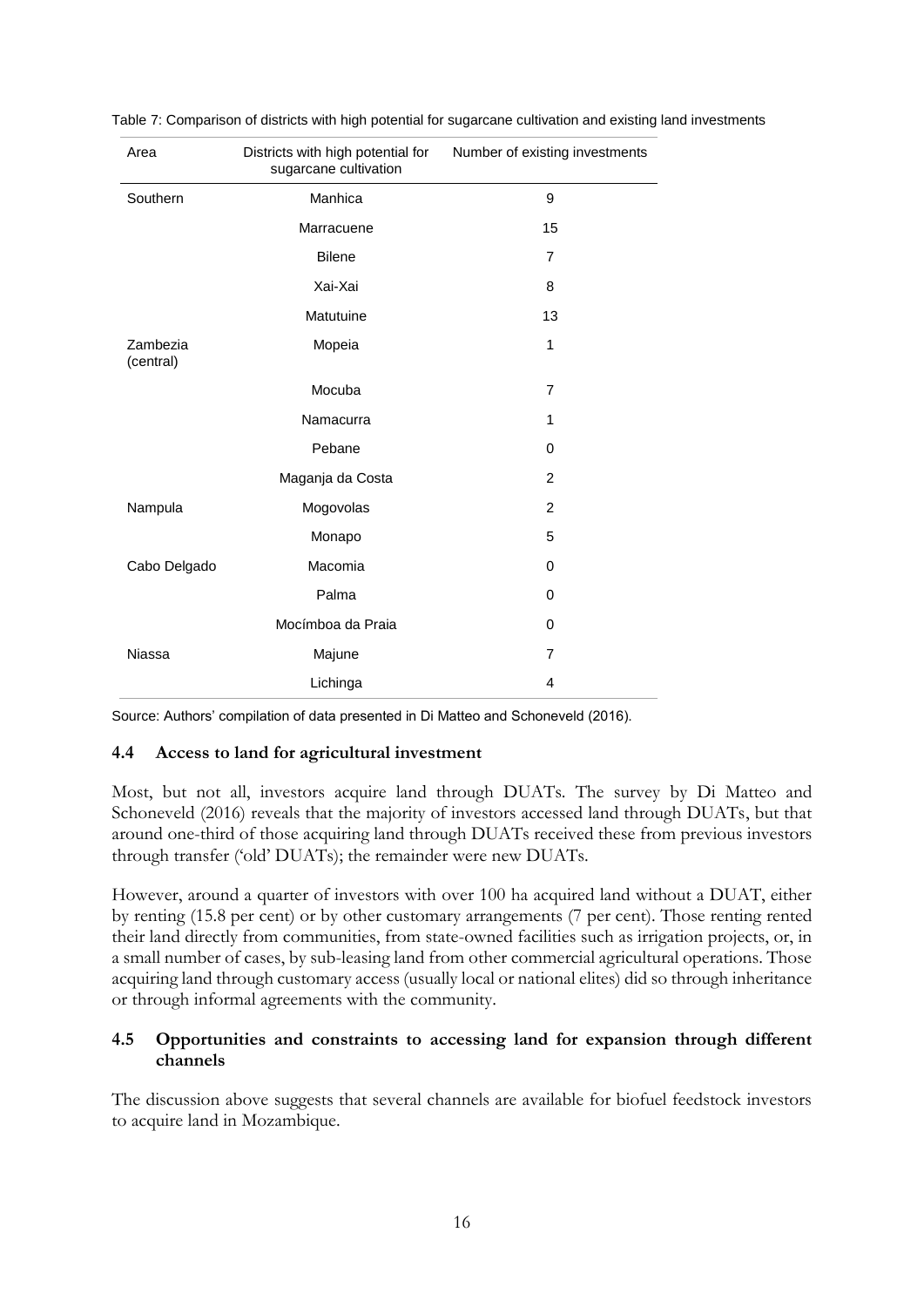**Channel 1: through developing greenfield sites by acquiring land either from government or communities.** Although the process of acquiring land from the government is in theory more straightforward and predictable in terms of acquiring rights to land, recent research suggests that little land remains under government ownership which investors could lease (Dubb et al. 2016). Therefore, the main pathway to acquire land is through negotiating with communities.

**Channel 2: by acquiring existing DUATs from current titleholders.** As recent analysis discussed above suggests, there appear to be a large numbers of DUATs issued for land that is not under cultivation. Through either sub-leasing rights or the government taking back and re-issuing DUATs that do not comply with their conditions, this land could be assigned to investors seeking to plant sugarcane.

### *Investment resulting from community land delimitation?*

The approach to encouraging investment through partnership with communities is a central thrust of the land legislation and subsequent community delimitation exercises. However, implementation of this approach has been slow, in part due to the fear that once land is identified as belonging to a community it will no longer be available for investment.

Even under the practices designed to promote win–win investment by delimiting community land and pairing investors with communities, there have been few examples of success (Cabral and Nofolk 2016). In some instances, the government's zoning exercises have equated areas of delimited community land as out of bounds for investment. In areas of high agricultural potential, local leaders have resisted using delimitation as a means of attracting investment. More commonly, the main barrier has been poor models for investor–community partnerships, with a lack of clarity over what institutional model fits best.

A central challenge to the concept of partnership models between communities and investors is the lack of a legal entity that can represent community members as joint owners of a right to community land. In some cases, government and investors identify traditional leaders as representatives, although these may not represent all interests equally. In others, other bodies such as the natural resource management committees (CGRNs) may be chosen by outside entities as representative, even though these have neither a legal identity nor accountability mechanisms (Cabral and Norfolk 2016).

### **4.6 Social risks associated with biofuel expansion**

*Potential displacement of economic activities* 

### **Displacement and resettlement**

Under Mozambican law there is a clear division of responsibilities between the state, community, and company concerning the process of negotiating access to land and any subsequent compensation and resettlement required. However, the literature suggests there is significant variation of practice, with early experiences highlighting several cases where the process of consultation and gaining consent has not been consistent with the law or best practice.

A limited number of examples of resettlement exist in the agricultural sector. Accounts of less positive examples are provided in Smart and Hanlon (2015), who discuss broader challenges associated with the wave of land investments and how they have interacted with neighbouring communities.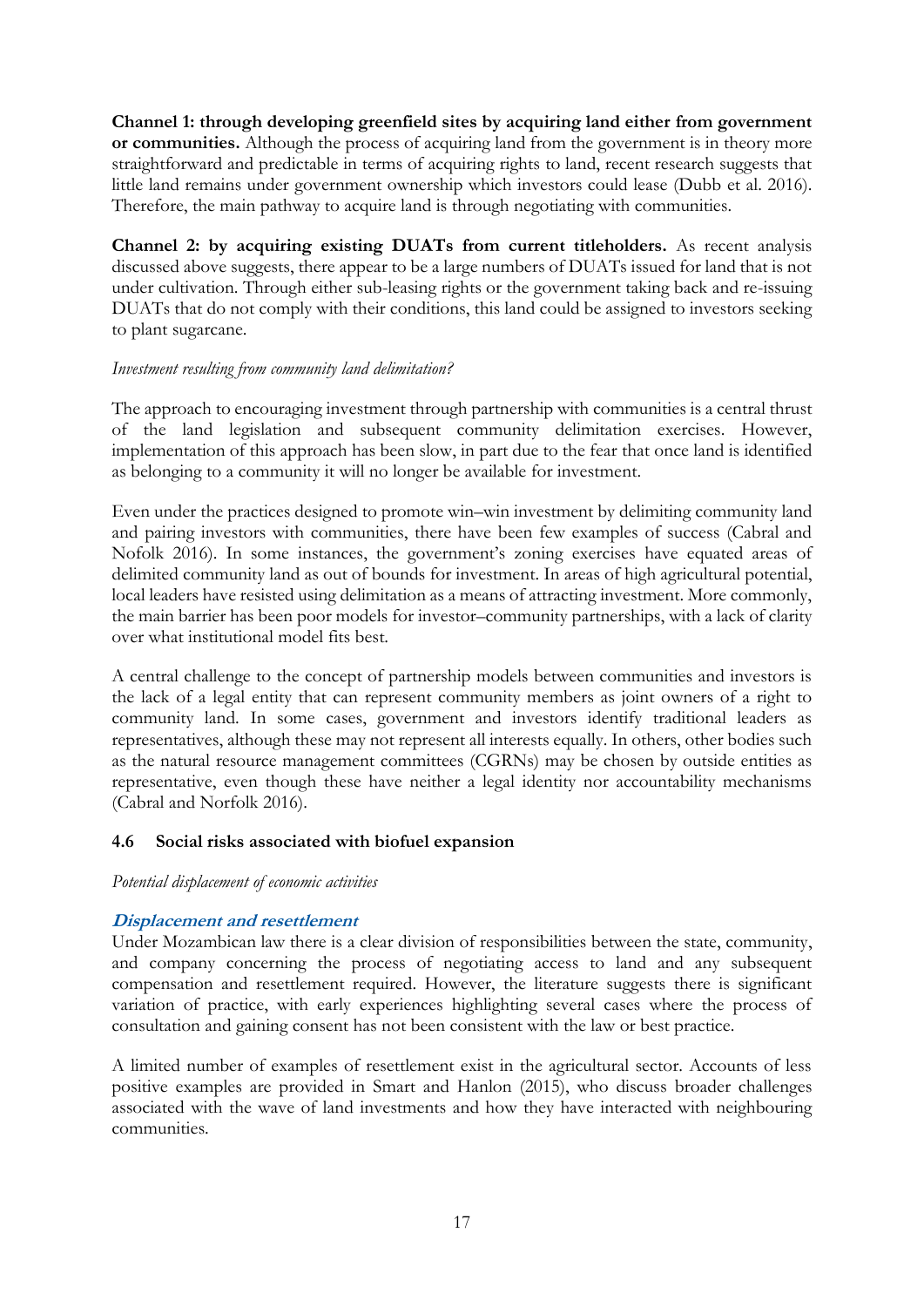- In one example of a planned 10,000 ha soy bean farm (Hoyo Hoyo) the company did not follow the correct procedures. The vast majority of community members affected by the investment were not consulted, and the company moved onto land that was currently being use without prior agreement or warning. Displaced communities were not sufficiently compensated for lost assets, and social infrastructure the company had promised to put in place did not materialize. In addition, neither the government nor the company identified and allocated alternative land for displaced community members.
- In a second example of another soybean farming operation, 1,000 people were resettled through a process that did not include prior consultation with all affected households. The manner in which compensation was agreed was also unclear. Households in the resettled area did not have access to land of the same area, and faced food security problems (Mandamule 2016 cited in Cabral and Norfolk 2016).
- Recent experiences of population displacement to mobilize land for sugar cane production by Procana, a failed private sugar company, is still vivid in the memories of Mozambicans. Procana failed prematurely, but most people were not able to return to their previous land.

More broadly, findings from an investor survey (Di Matteo and Schoneveld 2016) suggest that, in around half of all investments (52 per cent), displacement of either farming activity or settlements occurred. Displacement was most prevalent when a new DUAT was acquired – these cases accounted for 86 per cent of all recorded displacements, and 83 per cent of cases of new DUATs being issued involved displacement.<sup>5</sup> Cases of displacement were also common when land was rented from state-owned irrigation projects. Although displacement was reportedly less common when DUATs were acquired from former investors, it is likely that, in cases where land had been long-abandoned, displacement of encroached farmers was not reported.

Examples from the mining sector in Mozambique may also have lessons for agricultural investments. Although operating in different sectors, both have similar attributes of high levels of poverty and vulnerability, limited regulatory capacity, and pressure on land. Research looking at the impacts of the expansion of a mining operation in northern Mozambique found that the impacts had been both complex and highly disruptive on surrounding communities (Lillywhite et al. 2015).

The research found that the 3,600 people who were resettled were moved onto land that was more remote and less fertile than the land they were moved off, and had an insecure supply of water: the new location had no river to draw water from, and the soil in the new area required fertilizing to improve it to a point where crop productivity would be ensured. Particular deficiencies noted in the resettlement process included (Lillywhite et al. 2015):

- The contents of Resettlement Action Plans (RAPs) that companies produce did not address key categories of risk. This shortfall was not picked up by of the companies involved or by the government.
- RAPs risk becoming outdated as circumstances change. In one case investigated the total number of households affected by resettlement increased by 40 per cent as more information came to light on the programme's design, yet the RAP was not changed to reflect this.
- Approaches to address households' economic situations are inappropriate. In the case investigated, the Livelihood Restoration programme included several activities that were

-

<sup>5</sup> Di Matteo and Schoneveld (2016) note that under-reporting on conflict and displacement is likely, so these figures may under-represent incidence of displacement.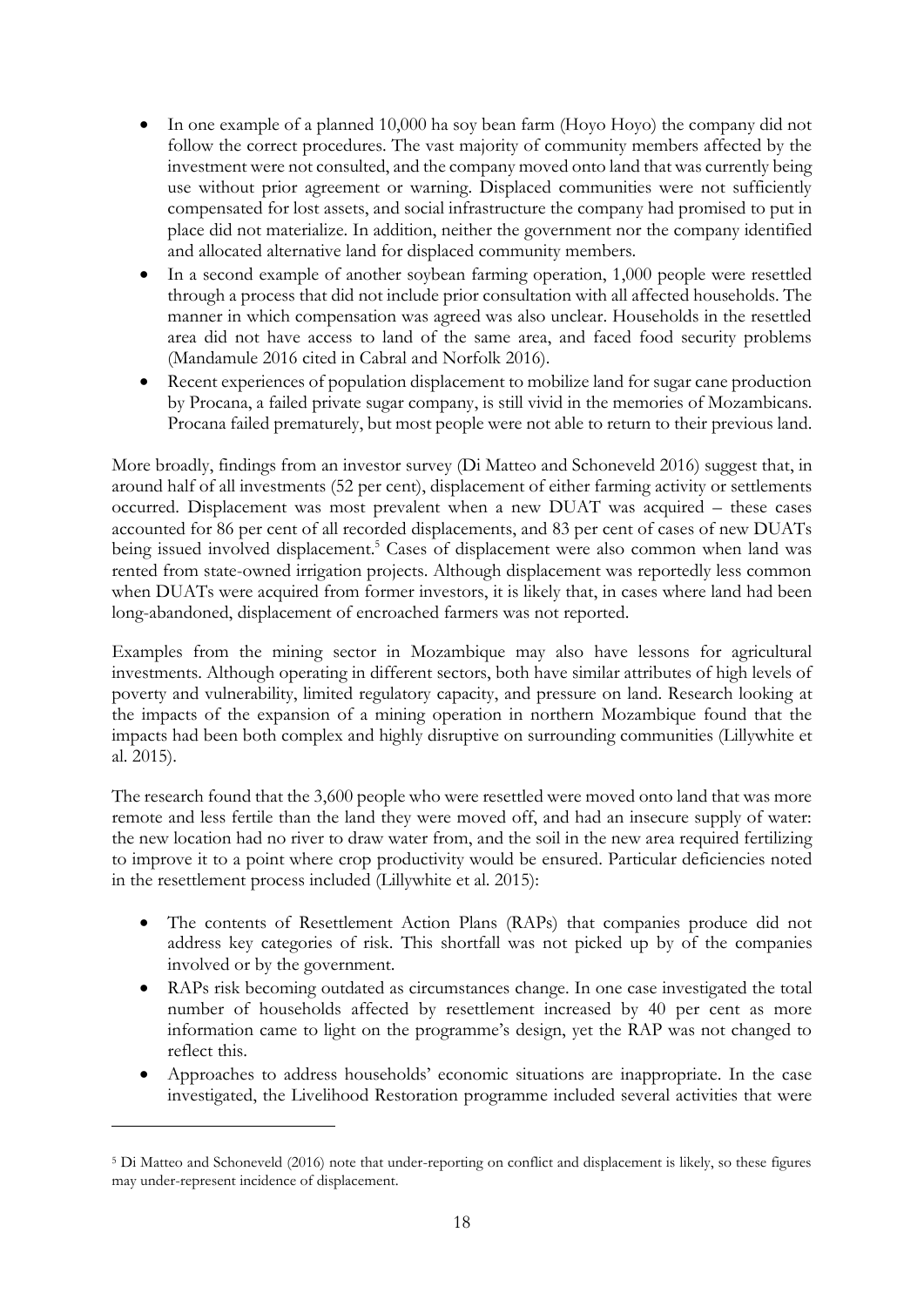structured on a cooperative model. This proved unsuitable to the local community, however, and once this failed it was not replaced.

- Conditions in sites of resettlement can be worse than in former villages, despite stated principles that this should not be the case. In the case reviewed, access to water in the new site was considerably worse than in the former site, and water became scarcer for human consumption, for irrigation, and for watering livestock. Despite recognition in the RAP that water was more scarce at the resettlement site, ensuring water was available was not included in the commitments of what the company should provide.
- Food security can be temporarily impaired while households resettle. Households were unable to easily start farming land in the area of resettlement due to their unfamiliarity with the soils and conditions. While the mining company provided food for free for a period, this ended before harvesting season.
- The new area had a much smaller economy, and lacked economic opportunities. Households lost access to off-farm sources of income, including brickmaking, quarrying, and charcoal selling. When estimating the burden on displaced households, the process ignored or under-estimated costs associated with transport as the new location was further away from local markets.
- Unclear communication resulted in households being uncertain about their eligibility to access different parts of the resettlement package.

## *Heightened risks for women*

In addition to general risks associated with transferring and consolidating land that affect all households, this process tends to affect vulnerable households – including female-headed households more severely.

Women's ownership of land. Data from the CAP II survey (Cumbe and Diogo 2014) of small and medium agricultural survey across the whole of Mozambique suggests that overall women head around 27 per cent of all agricultural holdings.<sup>6</sup> While the largest number of women-headed households have between 1 and 2 ha (36.4 per cent) – the same as for men – in general more female-headed households have smaller farms, while ownership of larger farms tends to be maleheaded. This has implications for possibilities to participate, as women are less likely than men to be able to join in outgrower schemes due to the small area of land they control.

Employment on plantations. Women are likely to face higher barriers in participating as labourers on commercial farms. In their study on recent investments in agriculture Di Matteo and Schoneveld (2016) find that women make up around one-third of farm employees on commercial farms surveyed. However, they also note that farms in the south of the country are more likely to employ women, as prevailing gender norms in the central and northern areas hinder participation.

# **4.7 Benefits: jobs and spillovers**

The argument is often made that investments create spillovers for neighbouring households. Employment generation is one of the major projected benefits that is supposed to compensate for lost access to land. Based upon data analysed in Schut et al. (2010), biofuel investments were anticipated to provide 0.14–0.17 jobs/ha, which was lower than levels investors had cited in their submissions. Di Matteo and Schoneveld (2016) find that, on average, investments provided 403

6

-

http://www.fao.org/fileadmin/templates/ess/documents/meetings\_and\_workshops/Gender\_Expert\_2014/Moza mbique\_Presentation\_Disaggregated\_Data.pdf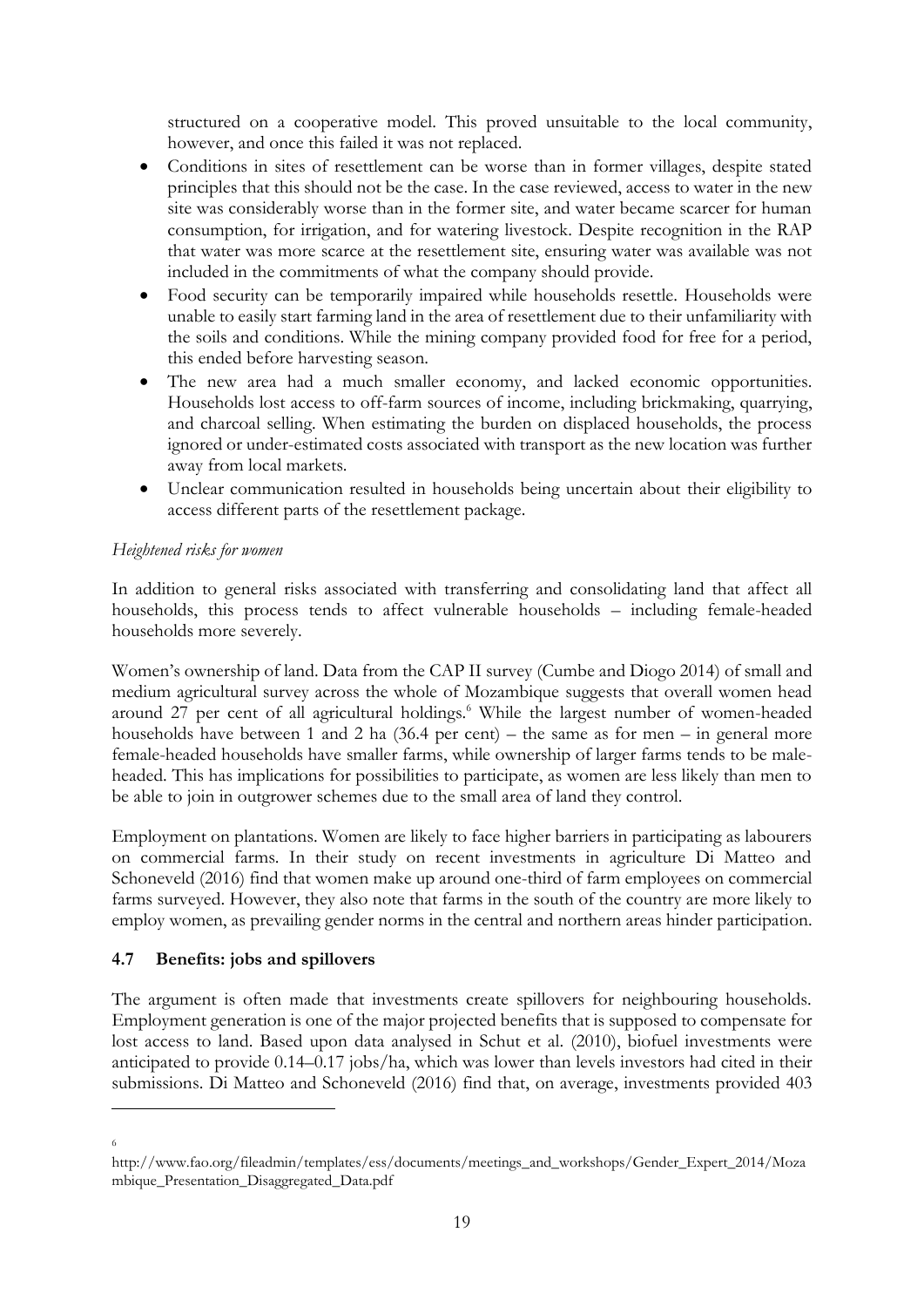jobs (formal and casual). Less than third of jobs (29 per cent) created were formal with the remainder being formal. Around a third of workers (both formal and casual) were women.

# **5 Conclusions**

This study discusses the potential for biofuel feedstock from several angles. Taking the case of sugarcane, it explores the potential to expand sugarcane production, through exploring both biophysical factors and patterns of existing investment. Central and northern Mozambique are more suitable for sugarcane growing. However, investors are preferring to grow it in south Mozambique. These regions have good infrastructure, which brings them closer to main international markets.

Sugarcane is grown by large farmers who have better infrastructure. Farmers who have more than 100 ha use 95 per cent of the existing irrigation infrastructure. Large areas of potentially irrigable land remain unirrigated as irrigation facilities have not been rehabilitated or kept up. There is potentially a strong case to develop these areas first. However, securing financing for this is likely to require investors to carry out similar due diligence processes on potential social impacts as if they were applying for new areas of land.

There are plans for significant investments in infrastructure, including irrigation, roads, rail, and ports in the next 15 to 20 years that are likely to have trickle-down effects in the economy. However, planning is deficient. Some major investment decisions in transportation infrastructure are not always part of an agreed national development master plan, which may lead to poor benefits to agricultural producers.

Analysis of the land sector suggests that land is much less abundant than was previously assumed, even in regions where population density is low. As registration of community land is an important process to avoid allocating community land to investors, it is important that further registration of community land should take place. While the registration of land for investment should, in theory, incorporate community consultation, there are often risks associated with this process if the process of consultation with community members is not inclusive.

Looking forward, land licensing, public consultations, better management of social responsibility, and provision of public goods in resettled areas all seem vital if sugarcane production is to be expanded in Mozambique. The current production system, based on smallholdings spread around the country, will have to change if sugar production is to expand to a significant scale. Existing outgrower schemes might serve as a model, but will have to be expanded to bring more land and better varieties into production.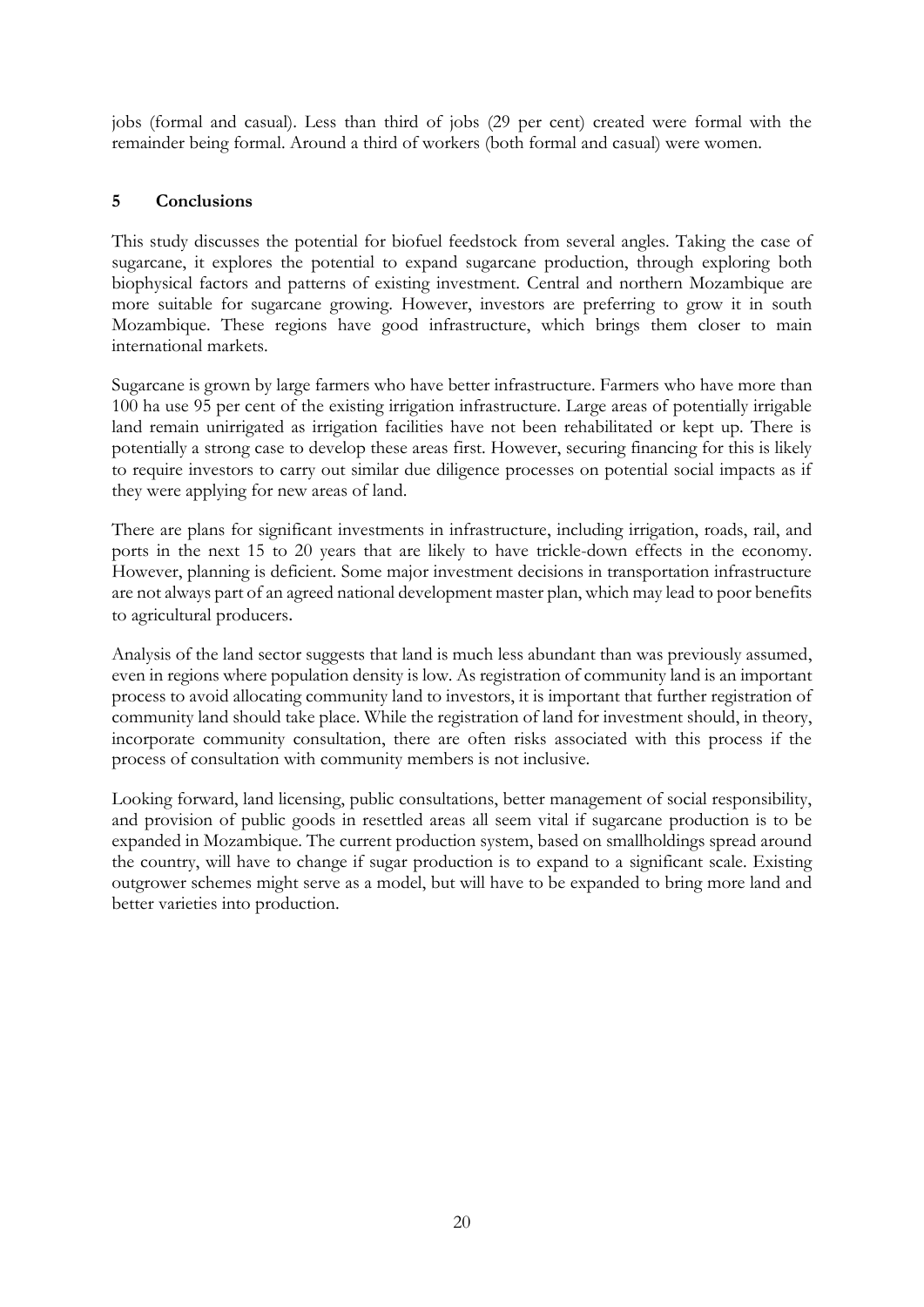#### **References**

- Arndt, C., R. Benfica, F. Tarp, J. Thurlow, and R. Uaiene (2010). 'Biofuels, Poverty, and Growth: A Computable General Equilibrium Analysis of Mozambique'. *Environment and Development Economics*, 15(01): 81–105.
- Arndt, C., M.A. Hussain, E.S. Jones, V. Nhate, F. Tarp, and J. Thurlow (2012). 'Explaining the Evolution of Poverty: The Case of Mozambique'. *American Journal of Agricultural Economics* 94(4): 854–72.
- Atanassov, B. (2013). *The Status of Biofuels Projects in Mozambique*. Background report for scoping report on biofuels projects in five developing countries. London: Overseas Development Institute.
- Atanassov, B., G. Correia, and L. Machuama (2015). 'Food Security Impacts of Industrial Crop Expansion in Mozambique'. Policy and Practice Paper. London: Greenlight Energy and Overseas Development Institute.
- Buur, L., C. Mondlane Tembe, and O. Baloi (2012). 'The White Gold: The Role of Government and State in Rehabilitating the Sugar Industry in Mozambique'. *Journal of Development Studies* 48(3): 349–62.
- Cabral, L., and S. Norfolk (2016). 'Inclusive Land Governance in Mozambique: Good Law, Bad Politics?' IDS Working Paper 478. Brighton: Institute of Development Studies and Swiss Agency for Development and Cooperation.

Cumbe D., and D. Diogo (2014). 'Collecting Sex-disaggregated Data on Land Ownership and Management in Mozambique. Lessons from 2010 Agricultural Census and Annual Agricultural Surveys'. Available at: [http://www.fao.org/fileadmin/templates/ess/documents/meetings\\_and\\_workshops/Gen](http://www.fao.org/fileadmin/templates/ess/documents/meetings_and_workshops/Gender_Expert_2014/Mozambique_Presentation_Disaggregated_Data.pdf) [der\\_Expert\\_2014/Mozambique\\_Presentation\\_Disaggregated\\_Data.pdf](http://www.fao.org/fileadmin/templates/ess/documents/meetings_and_workshops/Gender_Expert_2014/Mozambique_Presentation_Disaggregated_Data.pdf) (accessed 4 January 2017).

- Deininger, K., and F. Xia (2016). 'Quantifying Spillover Effects from Large Land-based Investment: The Case of Mozambique'. *World Development* 87: 227–41.
- Di Matteo, F., and G.C. Schoneveld (2016). *Agricultural Investments in Mozambique: An Analysis of Investment Trends, Business Models and Social and Environmental Conduct*. Bogor, Indonesia: CIFOR.
- Dubb, A., I. Scoones, and P. Woodhouse (2016). 'The Political Economy of Sugar in Southern Africa – Introduction'. *Journal of Southern African Studies* online: 1–24.
- FAO (2016). AQUASTAT website. Food and Agriculture Organization of the United Nations. Available at: http://www.fao.org/nr/water/aquastat/data/query/index.html?lang=en (accessed 1 December 2016).
- GeoHive (2016). Website on Mozambique statistics. Available at: <http://www.geohive.com/cntry/mozambique.aspx>(accessed January 2017).
- Glover, S., and S. Jones (2016). 'Can Commercial Farming Promote Rural Dynamism in sub-Saharan Africa? Evidence from Mozambique'. WIDER Working Paper 2016/120. Helsinki: UNU-WIDER.
- Government of Mozambique (2010). *Multisectoral Plan for Chronic Malnutrition Reduction in Mozambique 2011–2014 (2020)*. Available at: [http://www.who.int/nutrition/landscape\\_analysis/MozambiqueNationalstrategyreductions](http://www.who.int/nutrition/landscape_analysis/MozambiqueNationalstrategyreductionstunting.pdf) [tunting.pdf](http://www.who.int/nutrition/landscape_analysis/MozambiqueNationalstrategyreductionstunting.pdf) (accessed February 2017).